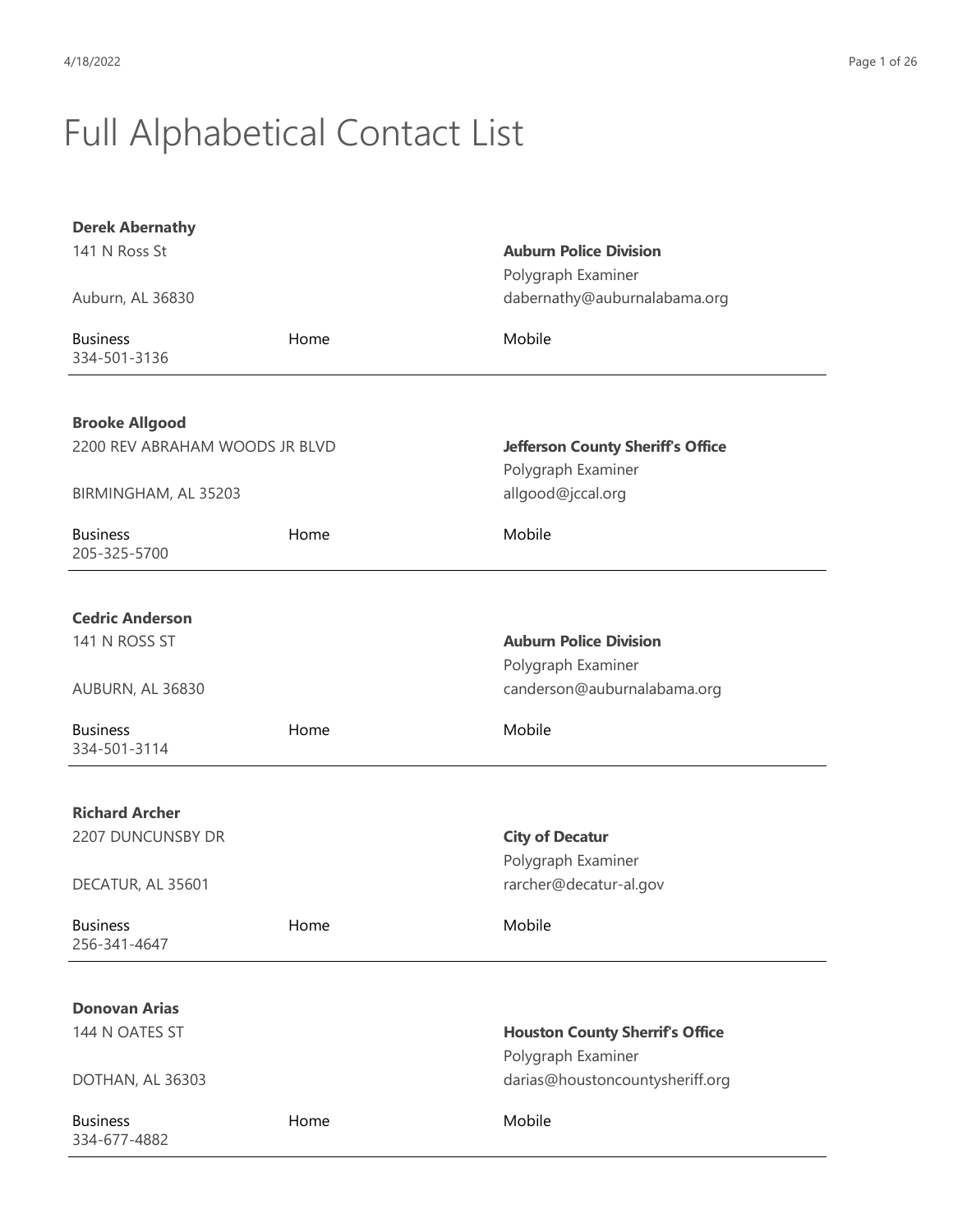| <b>Bill Wayne Atkins</b>        |      |                                        |
|---------------------------------|------|----------------------------------------|
| 13125 LEE BONNER ROAD           |      | <b>State Fire Marshal</b>              |
|                                 |      | Polygraph Examiner                     |
| <b>ELROD, AL 35458</b>          |      | bill.atkins@insurance.alabama.gov      |
| <b>Business</b><br>334-850-1940 | Home | Mobile                                 |
|                                 |      |                                        |
| <b>Charles Barfoot</b>          |      |                                        |
| 2213 FINN ROAD                  |      | <b>Private Examiner</b>                |
|                                 |      | Polygraph Examiner                     |
| PIKE ROAD, AL 36064             |      | alineb8901@charter.net                 |
| <b>Business</b><br>334-272-0194 | Home | Mobile                                 |
|                                 |      |                                        |
| <b>Scott Bartle</b>             |      |                                        |
| 46 CORD 1416                    |      | <b>Cullman Police Department</b>       |
|                                 |      | Polygraph Examiner                     |
| CULLMAN, AIL 35058              |      | sbartle@cullmanal.gov                  |
| <b>Business</b><br>256-734-1434 | Home | Mobile                                 |
|                                 |      |                                        |
| <b>Michael Barton</b>           |      |                                        |
| 310 HAND AVE                    |      | <b>Baldwin County Sherriffs Office</b> |
|                                 |      | Polygraph Examiner                     |
| BAY MINETTE, AL 36507           |      | mbarton@baldwincountyal.gov            |
| <b>Business</b><br>251-937-0202 | Home | Mobile                                 |
|                                 |      |                                        |
| <b>Judson Beedy</b>             |      |                                        |
| 1502 U S HWY 98                 |      | <b>City of Daphne</b>                  |
|                                 |      | Polygraph Examiner                     |
| DAPHNE, AL 36526                |      | jbeedy@dpahnepolice.org                |
| <b>Business</b><br>251-620-0123 | Home | Mobile                                 |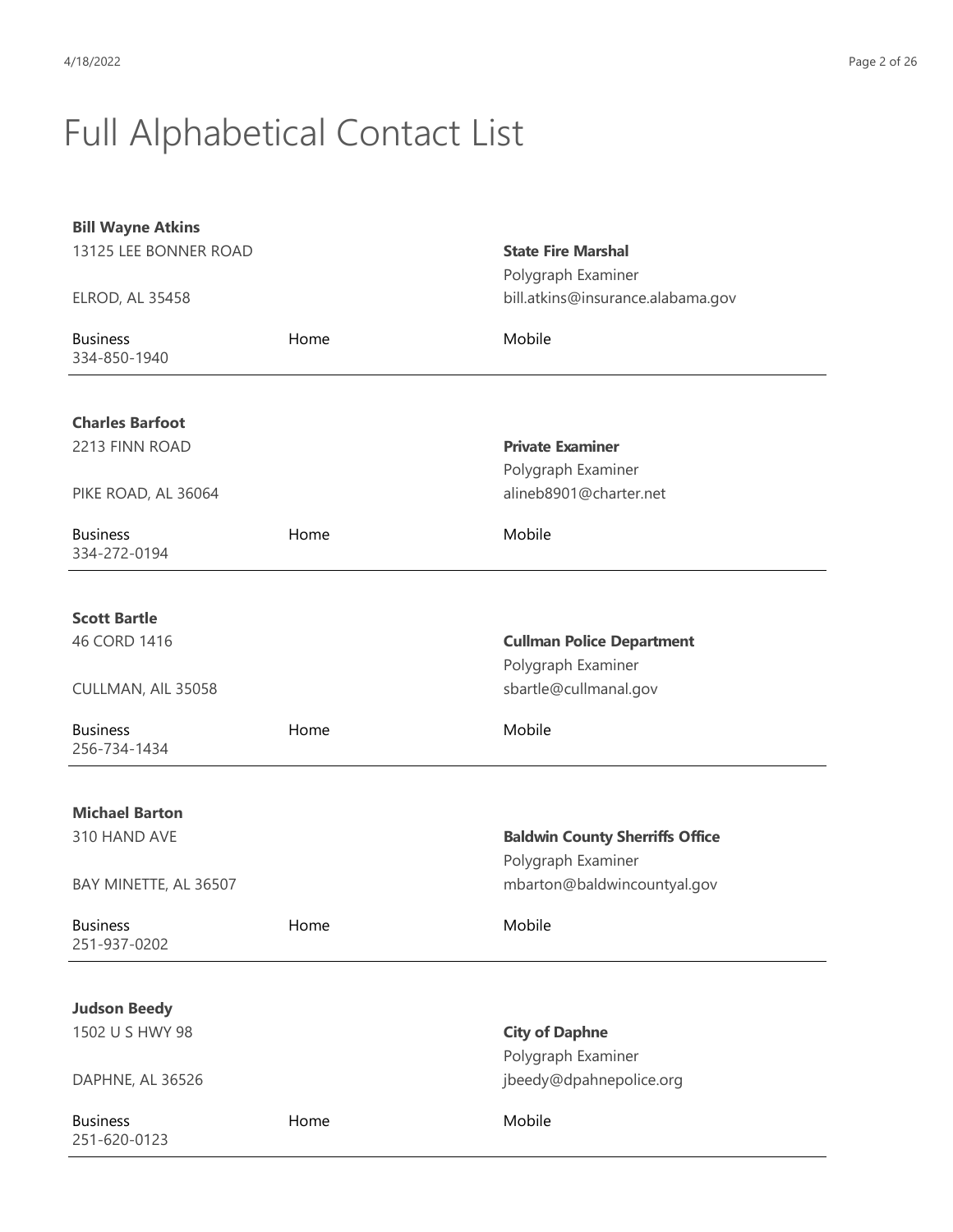| <b>Torrance Bowens</b>          |      |                                        |
|---------------------------------|------|----------------------------------------|
| 5880 OLD HAYNEVILLE RD          |      | <b>Montgomery Police Department</b>    |
|                                 |      | Polygraph Examiner                     |
| MONTGOMERY, AL 36108            |      | tbowens@montgomeryal.gov               |
| <b>Business</b><br>334-625-2478 | Home | Mobile                                 |
| <b>Johnny Bowman</b>            |      |                                        |
| 513 LAUDERDALE ST               |      | <b>Alabama Law Enforcement Agency</b>  |
|                                 |      | Polygraph Examiner                     |
| SELMA, AL 36701                 |      | matt.bowman@alea.gov                   |
|                                 |      |                                        |
| <b>Business</b><br>334-418-8852 | Home | Mobile                                 |
|                                 |      |                                        |
| <b>James Brazier</b>            |      |                                        |
| 8366 S HWY 605                  |      | <b>Houston County Sherrif's Office</b> |
|                                 |      | Polygraph Examiner                     |
| DOTHAN, AL 36301                |      | jbrazier@houstoncountysheriff.org      |
|                                 |      |                                        |
| <b>Business</b><br>334-712-0762 | Home | Mobile                                 |
|                                 |      |                                        |
| <b>Joe Brown Jr</b>             |      |                                        |
| P O BOX 458                     |      | <b>Orange Beach Police Department</b>  |
|                                 |      | Polygraph Examiner                     |
| ORANGE BEACH, AL 36561          |      | jbrown@orangebeachal.gov               |
|                                 |      |                                        |
| <b>Business</b><br>251-923-5805 | Home | Mobile                                 |
|                                 |      |                                        |
| <b>Amber Brown</b>              |      |                                        |
| 90 BROAD ST                     |      | <b>City of Gadsden</b>                 |
|                                 |      | Polygraph Examiner                     |
| GADSDEN, AL 35901               |      | abrown@gadsden.org                     |
|                                 |      |                                        |
| <b>Business</b><br>256-549-4827 | Home | Mobile                                 |
|                                 |      |                                        |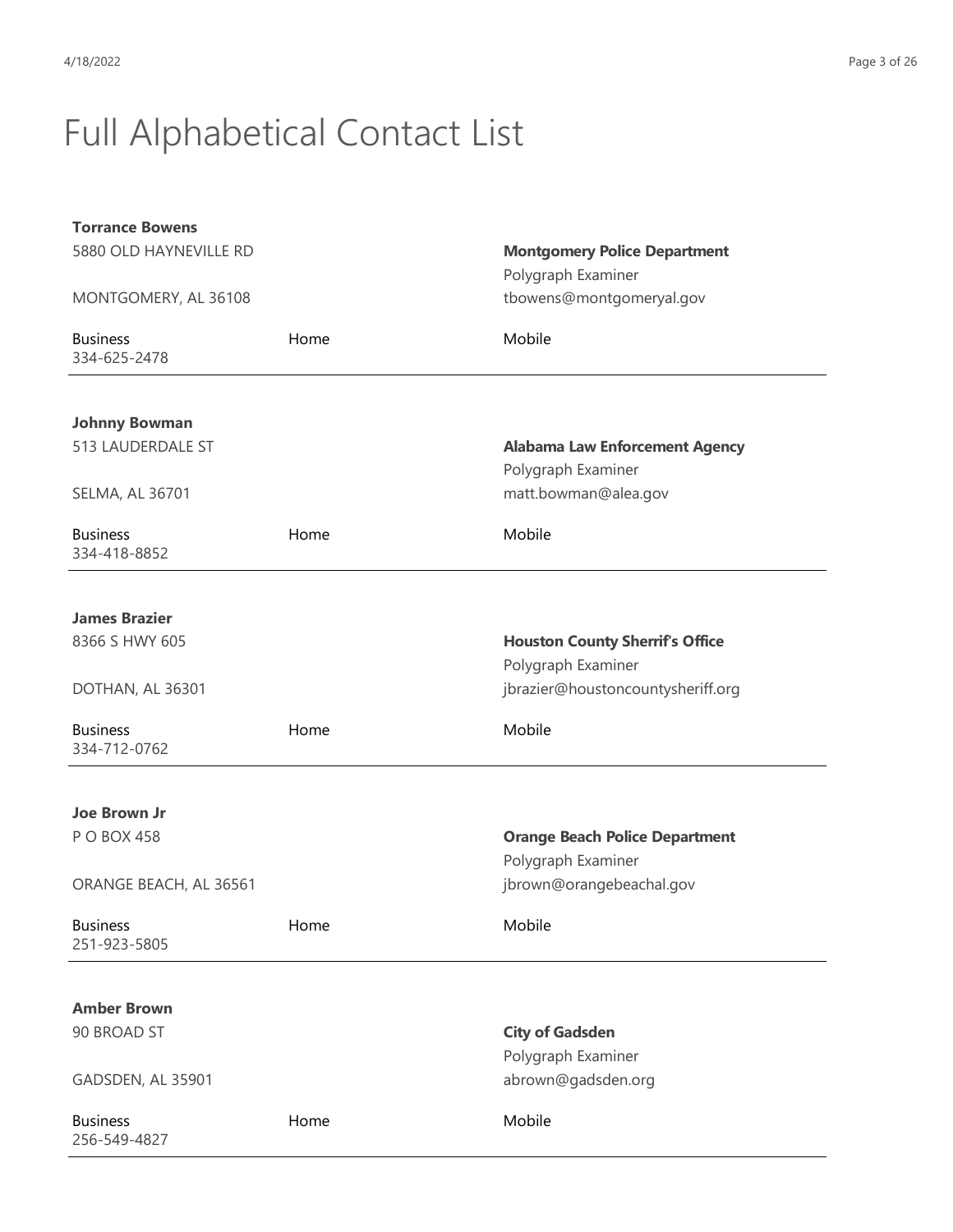| <b>Jonathan Bryant</b>          |      |                                        |
|---------------------------------|------|----------------------------------------|
| 2501 HARGROVE RD E              |      | <b>Tuscaloosa Police Department</b>    |
|                                 |      | Polygraph Examiner                     |
| TUSCALOOSA, AL 35401            |      | jbryant@tuscaloosa.com                 |
| <b>Business</b><br>205-248-4512 | Home | Mobile                                 |
|                                 |      |                                        |
| <b>Thurston Bullock</b>         |      |                                        |
| 200 E SECTION AVE               |      | <b>City of Foley Police Department</b> |
|                                 |      | Polygraph Examiner                     |
| <b>FOLEY, AL 36535</b>          |      | tbullock@foleypolice.org               |
| <b>Business</b><br>251-952-4010 | Home | Mobile                                 |
|                                 |      |                                        |
| <b>Cyrita Burton</b>            |      |                                        |
| 1410 1st Ave N                  |      | <b>Birmingham Police Department</b>    |
|                                 |      | Polygraph Examiner                     |
| Birmingham, AL 35203            |      | msburton01@yahoo.com                   |
| <b>Business</b><br>205-254-1762 | Home | Mobile                                 |
|                                 |      |                                        |
| <b>Byron Butler</b>             |      |                                        |
| 100 N UNION ST ST 104           |      | <b>Alabama Ethics Commission</b>       |
|                                 |      | Polygraph Examiner                     |
| MONTGOMERY, AL 36104            |      | byron.butler@ehtics.alabama.gov        |
| <b>Business</b><br>334-242-2997 | Home | Mobile                                 |
|                                 |      |                                        |
| <b>Steven Campbell</b>          |      |                                        |
| 162 W 4TH ST                    |      | <b>Autauga County Sherrif's Office</b> |
|                                 |      | Polygraph Examiner                     |
| PRATTVILLE, AL 36067            |      | steve.campbell@sutauga.com             |
| <b>Business</b><br>334-361-2524 | Home | Mobile                                 |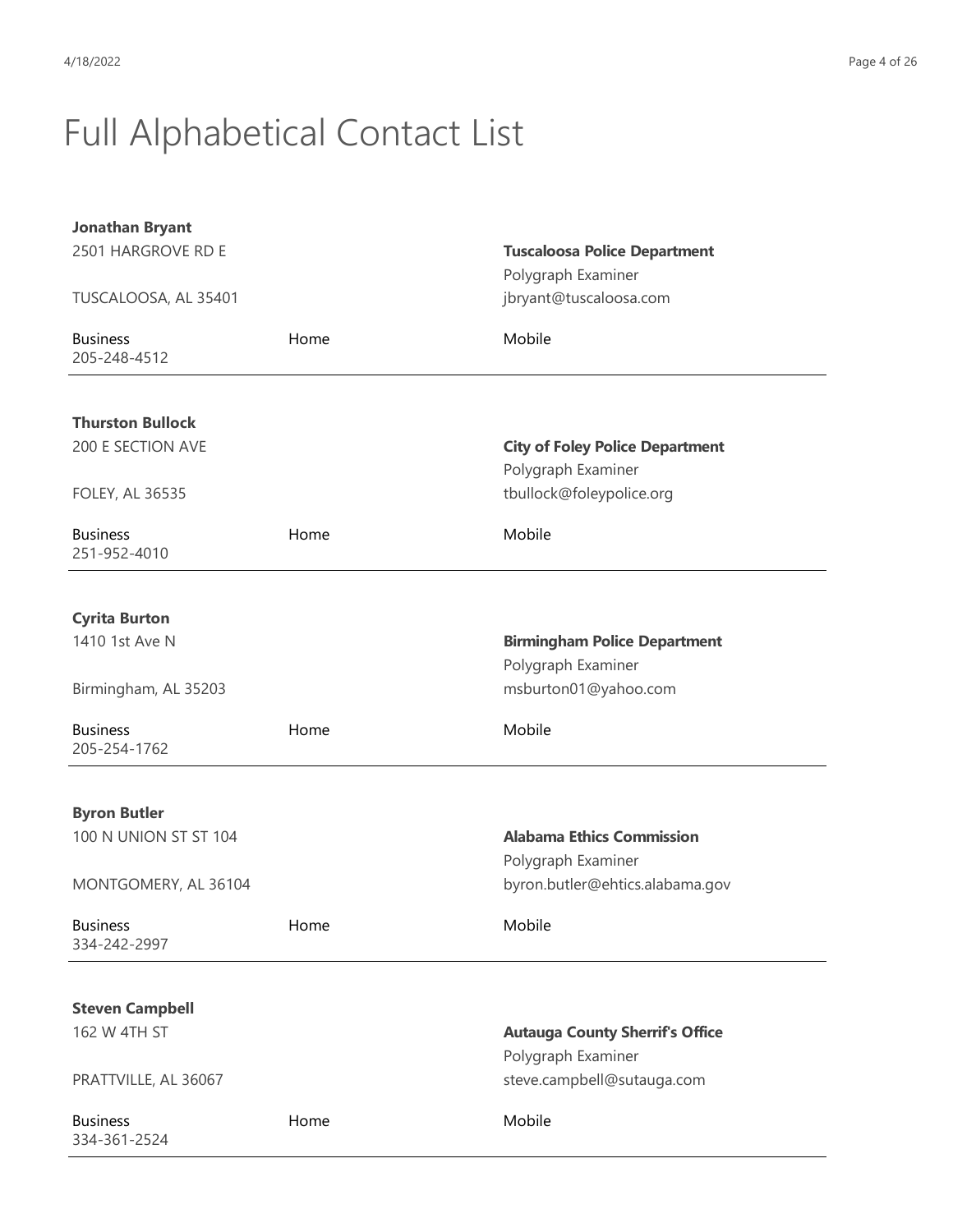| <b>Gregory Carpenter</b>                   |      |                                          |
|--------------------------------------------|------|------------------------------------------|
| 104 ADRIS PLACE                            |      | <b>Alabama Department of Corrections</b> |
|                                            |      | Polygraph Examiner                       |
| DOTHAN, AL 36303                           |      | heath.carpenter@alea.gov                 |
| <b>Business</b>                            | Home | Mobile                                   |
| 334-792-3835                               |      |                                          |
|                                            |      |                                          |
| <b>Brantley Carrero</b><br>1710 1st Ave. N |      | <b>Birmingham Police Department</b>      |
|                                            |      | Polygraph Examiner                       |
| Birmingham, AL 35203                       |      | brantley.carrero@birminghamal.gov        |
|                                            |      |                                          |
| <b>Business</b>                            | Home | Mobile                                   |
| 205-254-1744                               |      |                                          |
|                                            |      |                                          |
| <b>Clarence Carter</b>                     |      |                                          |
| 73 MAPLE LANE                              |      | <b>Gerald Carter &amp; Associates</b>    |
|                                            |      | Polygraph Examiner                       |
| DADEVILLE, AL 36853                        |      | c.geraldcarter@gmail.com                 |
| <b>Business</b>                            | Home | Mobile                                   |
| 256-496-3590                               |      |                                          |
|                                            |      |                                          |
| <b>Joseph Champion</b>                     |      |                                          |
| 2569 OLD RIFLE RANGE RD                    |      | <b>Private Examiner</b>                  |
|                                            |      | Polygraph Examiner                       |
| WETUMPKA, AL 36093                         |      | joechampion@bellsouth.net                |
| <b>Business</b>                            | Home | Mobile                                   |
| 334-399-5922                               |      |                                          |
|                                            |      |                                          |
| <b>Johnathan Clifton</b>                   |      |                                          |
| 501 S 10TH ST                              |      | <b>Opelika Police Department</b>         |
|                                            |      | Polygraph Examiner                       |
| OPELIKA, AL 36801                          |      | jclifton@opelika-al.gov                  |
| <b>Business</b>                            | Home | Mobile                                   |
| 334-705-5229                               |      |                                          |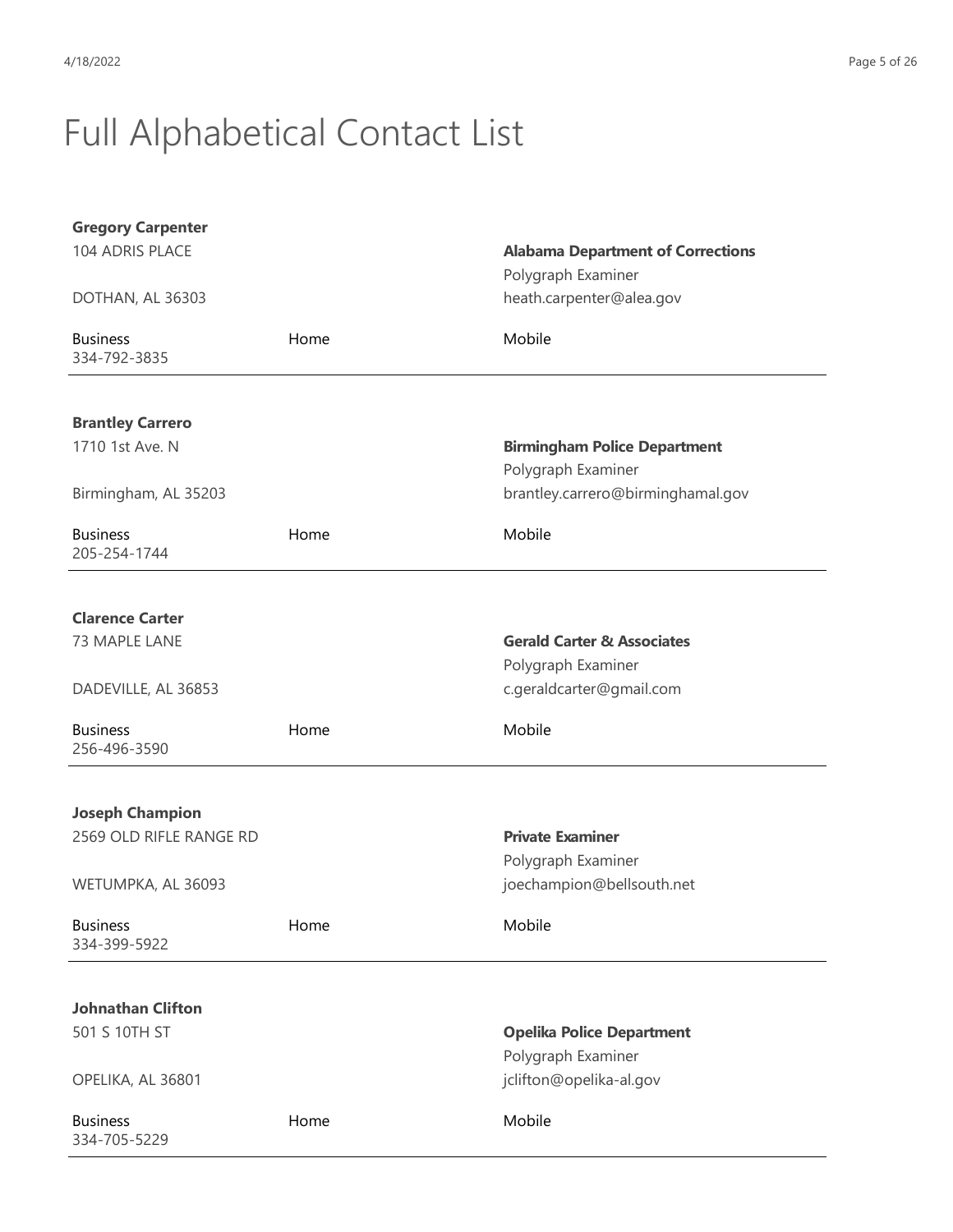| <b>Joshua Colquitt</b>          |      |                                          |
|---------------------------------|------|------------------------------------------|
| 202 EXCHANGE PLACE N W          |      | <b>Alabama Law Enforcement Agency</b>    |
|                                 |      | Polygraph Examiner                       |
| HUNTSVILLE, AL 35806            |      | josh.colquitt@alea.gov                   |
| <b>Business</b><br>256-726-0401 | Home | Mobile                                   |
|                                 |      |                                          |
| <b>Leroy Dale</b>               |      |                                          |
| 109 NORTH MAIN ST               |      | <b>Alabama Department of Corrections</b> |
|                                 |      | Polygraph Examiner                       |
| ATMORE, AL 36502                |      | leroy.dale@doc.alabama.gov               |
|                                 |      |                                          |
| <b>Business</b><br>251-368-8813 | Home | Mobile                                   |
|                                 |      |                                          |
| <b>Alfred Davis</b>             |      |                                          |
| 743 BRANNON DR                  |      | <b>Private Examiner</b>                  |
|                                 |      | Polygraph Examiner                       |
| MOBILE, AL 36693                |      | mrtseekr@aol.com                         |
| <b>Business</b>                 | Home | Mobile                                   |
| 251-689-1449                    |      |                                          |
|                                 |      |                                          |
| Pedro deCosta                   |      |                                          |
| 211 SUMMIT PARKWAY ST 108       |      | <b>Alabama Law Enforcement Agency</b>    |
|                                 |      | Polygraph Examiner                       |
| HOMEWOOD, AL 35209              |      | pete.dacosta@alea.gov                    |
| <b>Business</b><br>205-942-9620 | Home | Mobile                                   |
|                                 |      |                                          |
|                                 |      |                                          |
| <b>Errick Demus</b>             |      | <b>Montgomery Polygraph Services</b>     |
|                                 |      | Polygraph Examiner                       |
| 36117                           |      | edem@bellsouth.net                       |
|                                 |      |                                          |
| <b>Business</b><br>334-354-1376 | Home | Mobile                                   |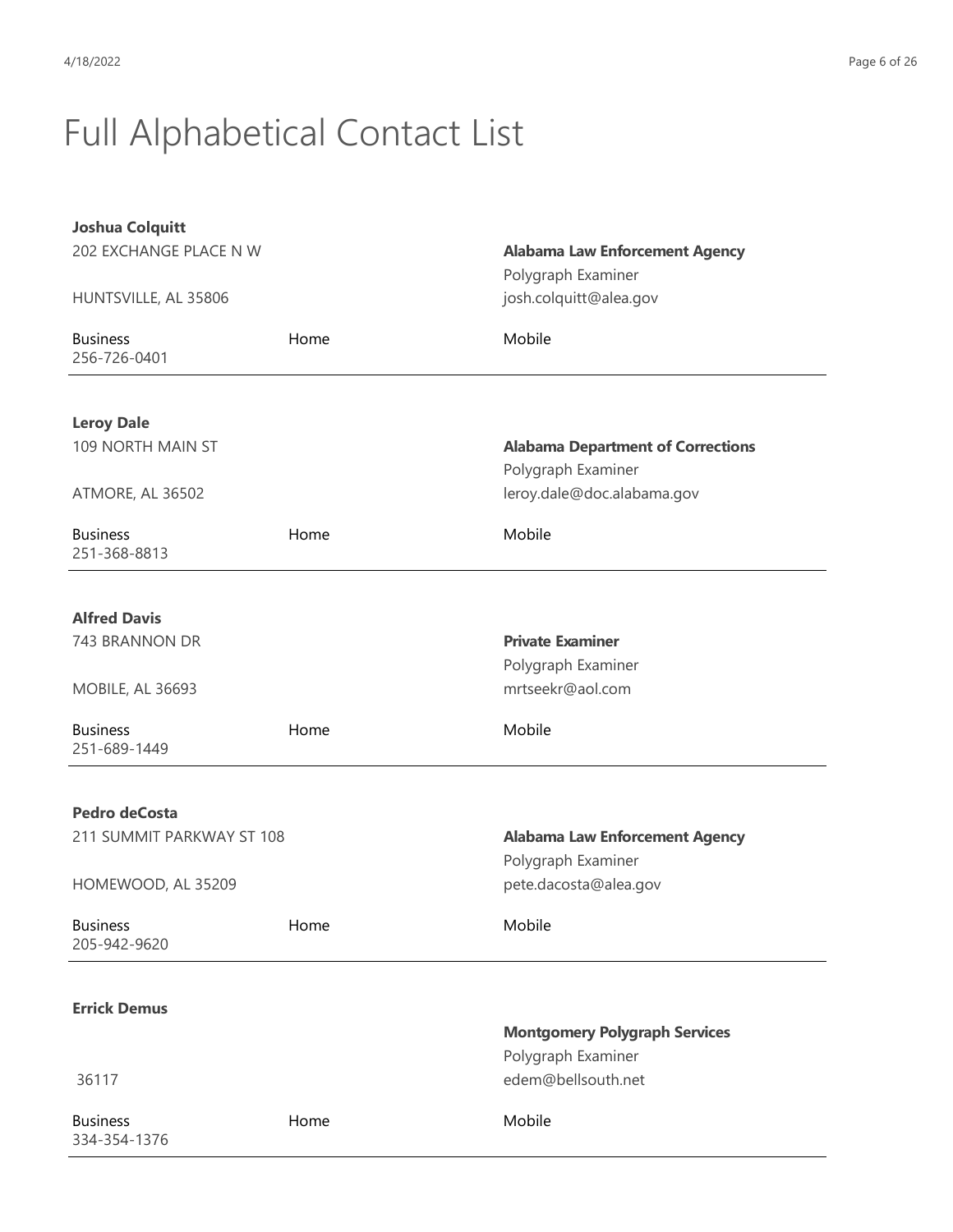| <b>Jason DiNunzio</b><br>301 S RIPLEY ST                  |      | <b>Alabama Law Enforcement Agency</b><br>Polygraph Examiner |
|-----------------------------------------------------------|------|-------------------------------------------------------------|
| MONTGOMERY, AL 36104                                      |      | jason.dinunzio@alea.gov                                     |
| <b>Business</b><br>334-242-1142                           | Home | Mobile                                                      |
| <b>Anthony Dotson</b><br>2200 REV ABRAHAM WOODS JR BLVD N |      | <b>Jefferson County Sheriff's Office</b>                    |
| BIRMINGHAM, AL 35040                                      |      | Polygraph Examiner<br>dotson@jccal.org                      |
| <b>Business</b><br>205-731-2840                           | Home | Mobile                                                      |
| <b>Steven Duncan</b>                                      |      |                                                             |
| 1148 WILLARD MOUNTAIN RD                                  |      | <b>Private Examiner</b><br>Polygraph Examiner               |
| BLUE RIDGE, GA 30513                                      |      | sduncan071@gmail.com                                        |
| <b>Business</b><br>423-241-6481                           | Home | Mobile                                                      |
| <b>Travis Eades</b>                                       |      |                                                             |
| 4033 EDGE HILL LANE                                       |      | <b>Montgomery Fire and Rescue</b><br>Polygraph Examiner     |
| MONTGOMERY, AL 36104                                      |      | teades@montgomeryal.gov                                     |
| <b>Business</b><br>334-530-2986                           | Home | Mobile                                                      |
| <b>Timothy Elmore</b>                                     |      |                                                             |
| 3801 TREVOR S PHILLIPS AVE                                |      | <b>Tuscaloosa Police Department</b><br>Polygraph Examiner   |
| TUSCALOOSA, AL 35184                                      |      | telmore@tuscaloosa.com                                      |
| <b>Business</b><br>205-248-4810                           | Home | Mobile                                                      |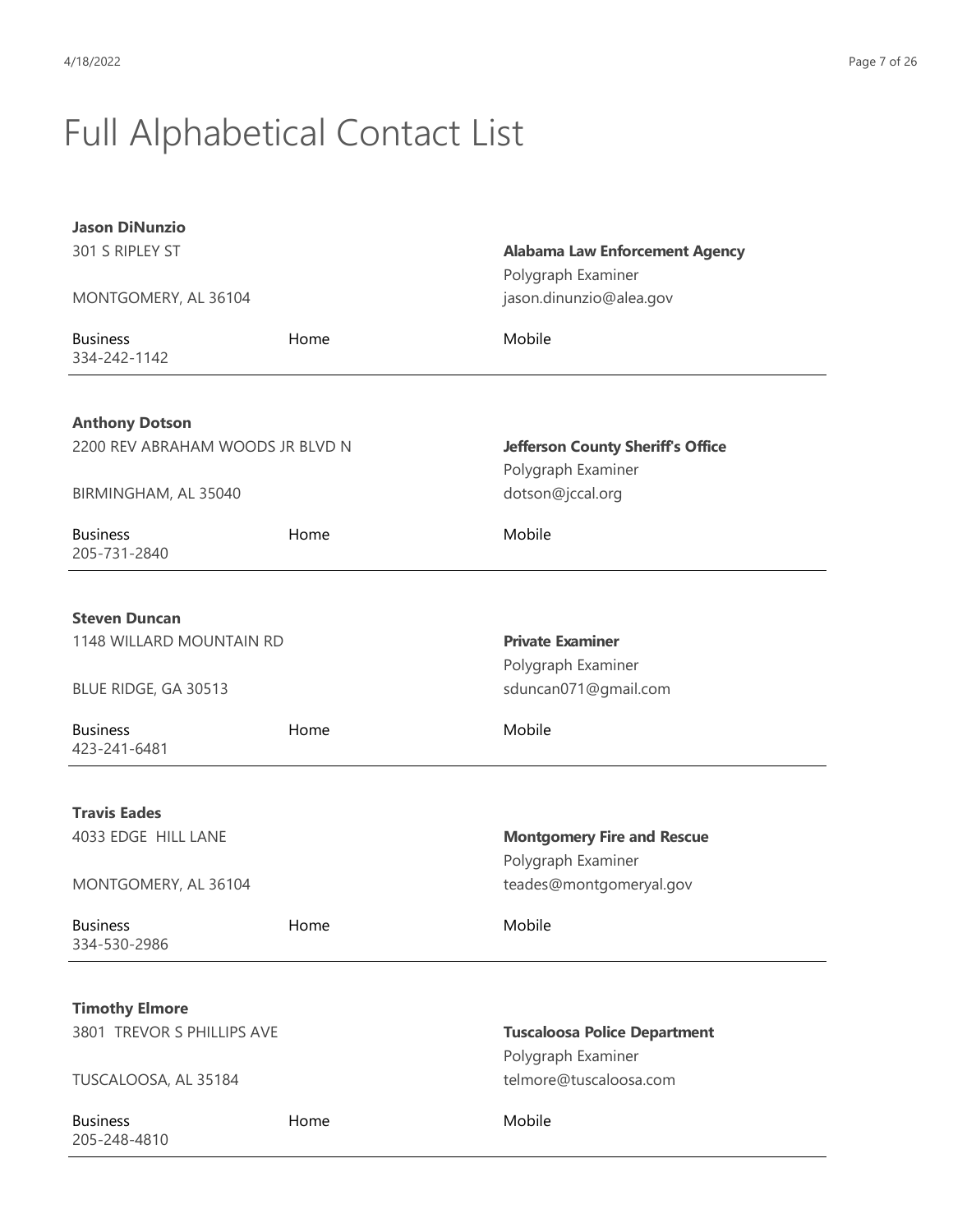| <b>Brandon Foster</b>           |      |                                              |
|---------------------------------|------|----------------------------------------------|
| 1710 1st Ave N                  |      | <b>Birmingham Police Department</b>          |
|                                 |      | Polygraph Examiner                           |
| Birmingham, AL 35203            |      | brandon.foster@birminghamla.gov              |
| <b>Business</b><br>205-297-8413 | Home | Mobile                                       |
|                                 |      |                                              |
| <b>Donald Gomien</b>            |      |                                              |
| 1110 LEOY STEVENS ROAD          |      | <b>Mobile Sheriff's Office</b>               |
|                                 |      | Polygraph Examiner                           |
| <b>MOBILE, AL 36582</b>         |      | dcgomien@mobileso.com                        |
| <b>Business</b><br>251-574-2453 | Home | Mobile                                       |
|                                 |      |                                              |
| <b>Gerone Grant</b>             |      |                                              |
| 321 BOSWELL ROAD                |      | <b>Chairman Board of Polygraph Examiners</b> |
|                                 |      | Polygraph Examiner                           |
| PHENIX CITY, AL 36869           |      | gerone.grant@gmail.com                       |
| <b>Business</b><br>334-291-0952 | Home | Mobile                                       |
|                                 |      |                                              |
| <b>Ivan Gray</b>                |      |                                              |
| <b>692 TIFTON ROAD</b>          |      | <b>Executive Protection Specialist</b>       |
|                                 |      | Polygraph Examiner                           |
| GORDON, AL 36303                |      | helicop63@gmail.com                          |
| <b>Business</b><br>334-796-0134 | Home | Mobile                                       |
|                                 |      |                                              |
| <b>Harry Greenberg</b>          |      |                                              |
| 1710 1ST AVE N                  |      | <b>City of Birmingham</b>                    |
|                                 |      | Polygraph Examiner                           |
| BIRMINGHAM, AL 35203            |      | harry.greenberg@birminghamal.gov             |
| <b>Business</b><br>205-254-1793 | Home | Mobile                                       |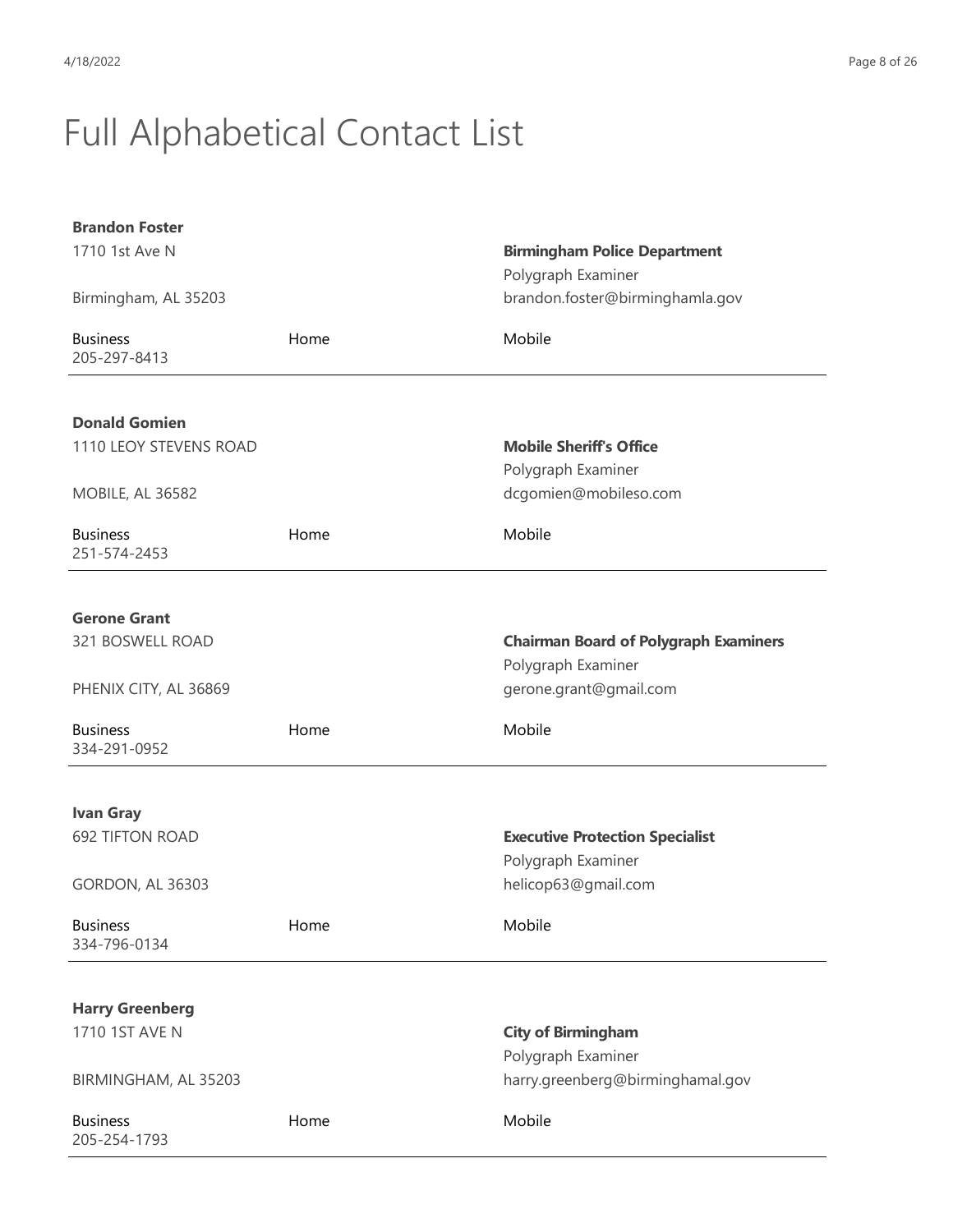| <b>Jude Hackett</b>             |      |                                             |
|---------------------------------|------|---------------------------------------------|
| 141 N ROSS ST                   |      | <b>City of Auburn</b>                       |
|                                 |      | Polygraph Examiner                          |
| AUBURN, AL 36830                |      | jhackett@auburnalabama.org                  |
| <b>Business</b><br>334-501-3142 | Home | Mobile                                      |
| <b>Ronald Hall</b>              |      |                                             |
| 210 N SAINT ANDREWS ST          |      | <b>City of Dothan Police Department</b>     |
|                                 |      | Polygraph Examiner                          |
| DOTHAN, AL 36303                |      | rwhall@dothan.org                           |
|                                 |      |                                             |
| <b>Business</b><br>334-615-3663 | Home | Mobile                                      |
|                                 |      |                                             |
| <b>Stacie Hall</b>              |      |                                             |
|                                 |      | <b>Houston County Sherrif's Office</b>      |
|                                 |      | Polygraph Examiner                          |
| 36303                           |      | shall@houstoncountysheriff.org              |
| <b>Business</b><br>334-677-4808 | Home | Mobile                                      |
|                                 |      |                                             |
| <b>Richard Harris</b>           |      |                                             |
| 121 SINGLETREE DR               |      | <b>City of Huntsville Police Department</b> |
|                                 |      | Polygraph Examiner                          |
| HAZEL GREEN, AL 35801           |      | richard.harris@huntsvilleal.gov             |
| <b>Business</b><br>256-427-7050 | Home | Mobile                                      |
|                                 |      |                                             |
| <b>Roy Harris</b>               |      |                                             |
| 803 LAKESHORE RIDGE             |      | <b>Private Examiner</b>                     |
|                                 |      | Polygraph Examiner                          |
| BIRMINGHAM, AL 35211            |      | harrisroyd8@gmail.com                       |
| <b>Business</b><br>205-807-4171 | Home | Mobile                                      |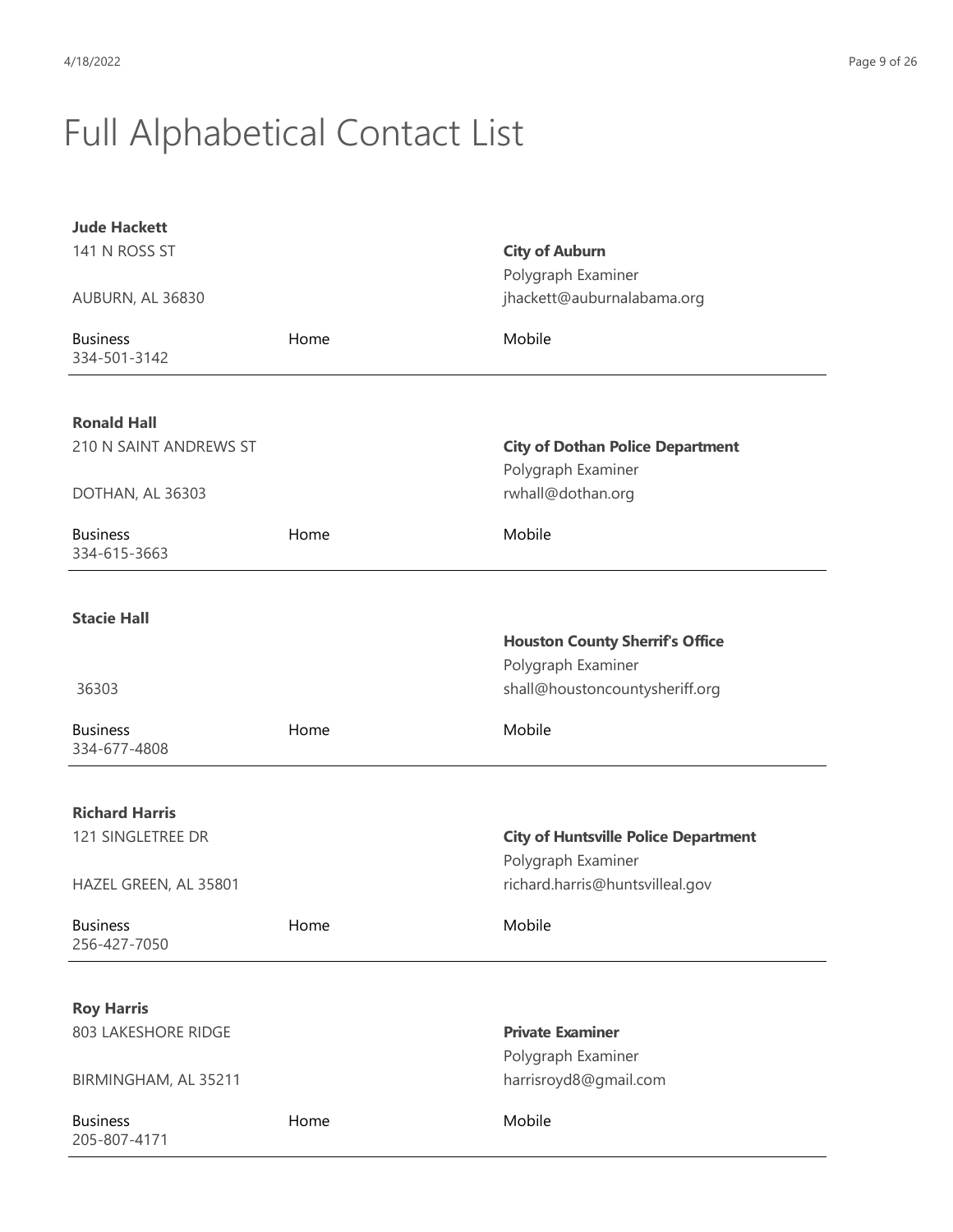| <b>Brittney Hayes</b>    |      |                                               |
|--------------------------|------|-----------------------------------------------|
| 1008 CONTINENTAL DR      |      | <b>Alabama Law Enforcement Agency</b>         |
| MADISON, AL 36104        |      | Polygraph Examiner<br>brittney.hayes@alea.gov |
|                          |      |                                               |
| <b>Business</b>          | Home | Mobile                                        |
| 256-726-0401             |      |                                               |
|                          |      |                                               |
| <b>Charles Hedrick</b>   |      |                                               |
| 109 COFFEE ST            |      | <b>Jefferson State Police Department</b>      |
|                          |      | Polygraph Examiner                            |
| EAST TALLADEGA, AL 35160 |      | charles.hedrick@jeffersonstate.edu            |
| <b>Business</b>          | Home | Mobile                                        |
| 205-856-6093             |      |                                               |
|                          |      |                                               |
| <b>Derrick Henley</b>    |      |                                               |
| 1822 2nd Ave N           |      | <b>Jefferson County Sheriff's Office</b>      |
|                          |      | Polygraph Examiner                            |
| Bessemer, AL 35022       |      | henleyd@jccal.org                             |
| <b>Business</b>          | Home | Mobile                                        |
| 205-481-4160             |      |                                               |
|                          |      |                                               |
| <b>Joshua Herren</b>     |      |                                               |
| 1905 1ST AVE N           |      | <b>Pell City Police</b>                       |
|                          |      | Polygraph Examiner                            |
| PELL CITY, AL 35128      |      |                                               |
| <b>Business</b>          | Home | Mobile                                        |
| 205-884-3335             |      |                                               |
|                          |      |                                               |
| <b>John Hester</b>       |      |                                               |
| 501 S 10TH ST            |      | <b>Opelika Police Department</b>              |
|                          |      | Polygraph Examiner                            |
| OPELIKA, AL 36801        |      | jhhester@opelika-al.gov                       |
| <b>Business</b>          | Home | Mobile                                        |
| 334-705-5222             |      |                                               |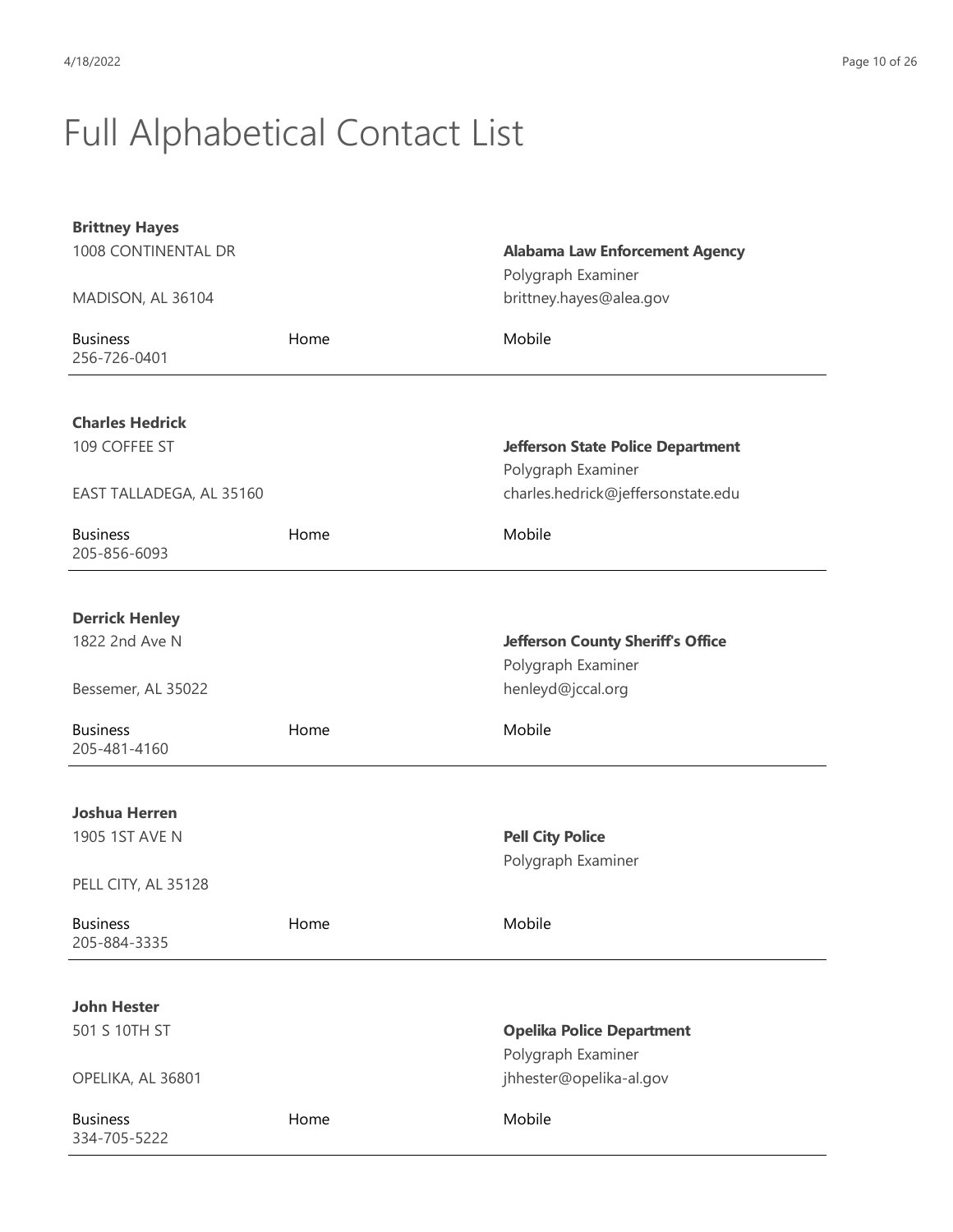| <b>David Hill</b>               |      |                                          |
|---------------------------------|------|------------------------------------------|
| 254 S SCHOOL ST                 |      | <b>Private Examiner</b>                  |
|                                 |      | Polygraph Examiner                       |
| FAIRHOPE, AL 36532              |      | k9aron58@yahoo.com                       |
| <b>Business</b><br>251-581-3744 | Home | Mobile                                   |
|                                 |      |                                          |
| <b>Stephanie Hollinghead</b>    |      |                                          |
| 107 N SECTION ST                |      | <b>Fairhope Police Department</b>        |
|                                 |      | Polygraph Examiner                       |
| FAIRHOPE, AL 36532              |      | stephanie.hollinghead@fairhopeal.gov     |
| <b>Business</b><br>251-928-2385 | Home | Mobile                                   |
|                                 |      |                                          |
| <b>Brandy Holmes</b>            |      |                                          |
| 1826 2ND AVE N                  |      | <b>Jefferson County Sheriff's Office</b> |
|                                 |      | Polygraph Examiner                       |
| BESSEMER, AL 35020              |      | bgosha79@gmail.com                       |
| <b>Business</b>                 | Home | Mobile                                   |
| 205-254-7328                    |      |                                          |
|                                 |      |                                          |
| <b>Mike Hooks</b>               |      |                                          |
| 90 BROAD ST                     |      | <b>Gadsden Police Department</b>         |
|                                 |      | Polygraph Examiner                       |
| GADSDEN, AL 35901               |      | mhooks@gadsdenpd.org                     |
| <b>Business</b>                 | Home | Mobile                                   |
| 256-549-4612                    |      |                                          |
|                                 |      |                                          |
| <b>Jeb Howell</b>               |      |                                          |
| 210 N ST ANDREWS ST             |      | <b>Dothan Police Department</b>          |
|                                 |      | Polygraph Examiner                       |
| DOTHAN, AL 36303                |      | jhowell@dothan.org                       |
| <b>Business</b><br>334-615-3000 | Home | Mobile                                   |
|                                 |      |                                          |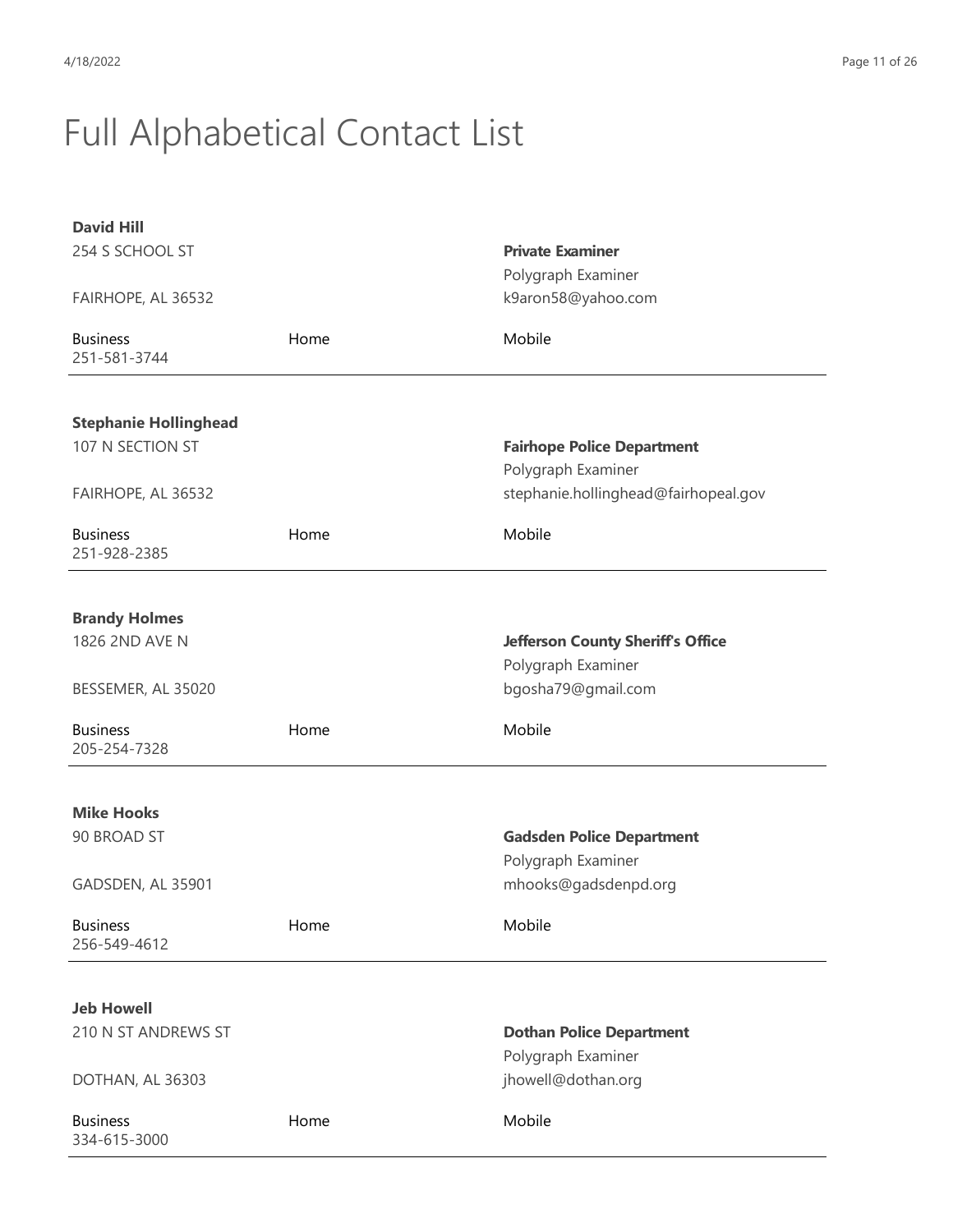| <b>Williams Jerrod</b>                 |      |                                          |
|----------------------------------------|------|------------------------------------------|
|                                        |      | <b>Birmingham Police Department</b>      |
|                                        |      | Polygraph Examiner                       |
| 35202                                  |      | jerrod.williams@birminghamal.gov         |
| <b>Business</b><br>205-254-2793        | Home | Mobile                                   |
|                                        |      |                                          |
| <b>Connie Johnson</b>                  |      |                                          |
| 408 E BROADWAY ST                      |      | <b>City of Mobile</b>                    |
|                                        |      | Polygraph Examiner                       |
| SUMMERDALE, AL 36603                   |      | connie.johnson@cityofmobile.org          |
| <b>Business</b><br>251-208-7472        | Home | Mobile                                   |
| <b>Earl Jones</b>                      |      |                                          |
| 2901 ST LUKE STREET                    |      | <b>DHCDT</b>                             |
|                                        |      | Polygraph Examiner                       |
| DOTHAN, AL 36303                       |      | dhcdt@hotmail.com                        |
| <b>Business</b><br>334-671-2231        | Home | Mobile                                   |
| <b>Shantel Jones</b>                   |      |                                          |
| 1822 2nd Ave NE                        |      | <b>Jefferson County Sheriff's Office</b> |
|                                        |      | Polygraph Examiner                       |
| Bessemer, AL 35020                     |      | jonessh@jccal.org                        |
|                                        |      |                                          |
| <b>Business</b><br>205-481-4160        | Home | Mobile                                   |
|                                        |      |                                          |
| <b>Derrick King</b>                    |      |                                          |
| 2837 SEVEN OAK CIRCLE                  |      | <b>Jefferson County Sheriff's Office</b> |
|                                        |      | Polygraph Examiner                       |
| VESTAVIA HILLS, AL 35203               |      | kingde@jccal.org                         |
| <b>Business</b><br>205-325-5709 x 8063 | Home | Mobile                                   |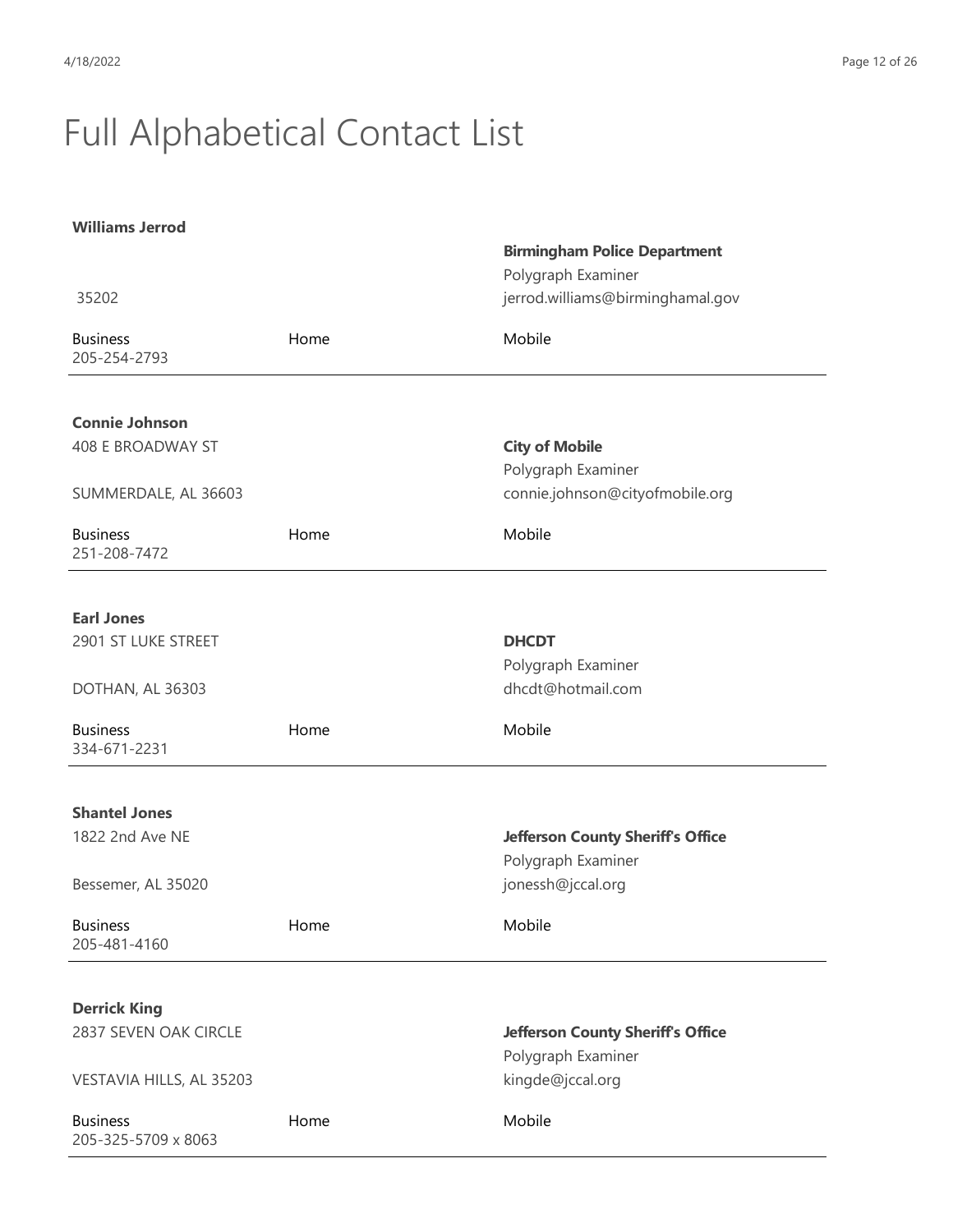| <b>Gordon Klau</b>              |      |                                                |
|---------------------------------|------|------------------------------------------------|
| 73 WOODGATE DR                  |      | <b>Gklau Polygraph LLC</b>                     |
| PONTE VEDRA, FL 32081           |      | Polygraph Examiner<br>gklaupolygraph@gmail.com |
|                                 |      |                                                |
| <b>Business</b><br>205-276-4002 | Home | Mobile                                         |
|                                 |      |                                                |
| <b>Jerry Lasseter</b>           |      |                                                |
| 827 FORREST AVE                 |      | <b>Etowah County Sheriff's Office</b>          |
|                                 |      | Polygraph Examiner                             |
| GADSDEN, AL 35901               |      | flasseter@etowahcounty.org                     |
| <b>Business</b><br>256-549-2183 | Home | Mobile                                         |
|                                 |      |                                                |
| <b>Ashlyn Lindsay</b>           |      |                                                |
| <b>173 BROOKSTONE DRIVE</b>     |      | <b>Daphne Police Department</b>                |
|                                 |      | Polygraph Examiner                             |
| MOUNT HOLLY, NC 28120           |      | tlindsay@993@gmail.com                         |
| <b>Business</b><br>866-598-2427 | Home | Mobile                                         |
|                                 |      |                                                |
| <b>Otis Luke Sr.</b>            |      |                                                |
| 1710 1ST AVE N                  |      | <b>City of Birmingham</b>                      |
|                                 |      | Polygraph Examiner                             |
| BIRMINGHAM, AL 35203            |      | otis.luke@birminghamal.gov                     |
| <b>Business</b>                 | Home | Mobile                                         |
| 205-297-8416                    |      |                                                |
|                                 |      |                                                |
| <b>Douglas Magill</b>           |      |                                                |
| 210 N SAINT ANDREWS ST          |      | <b>Dothan Police Department</b>                |
|                                 |      | Polygraph Examiner                             |
| DOTHAN, AL 36303                |      | drmagill@dothan.org                            |
| <b>Business</b><br>334-615-3607 | Home | Mobile                                         |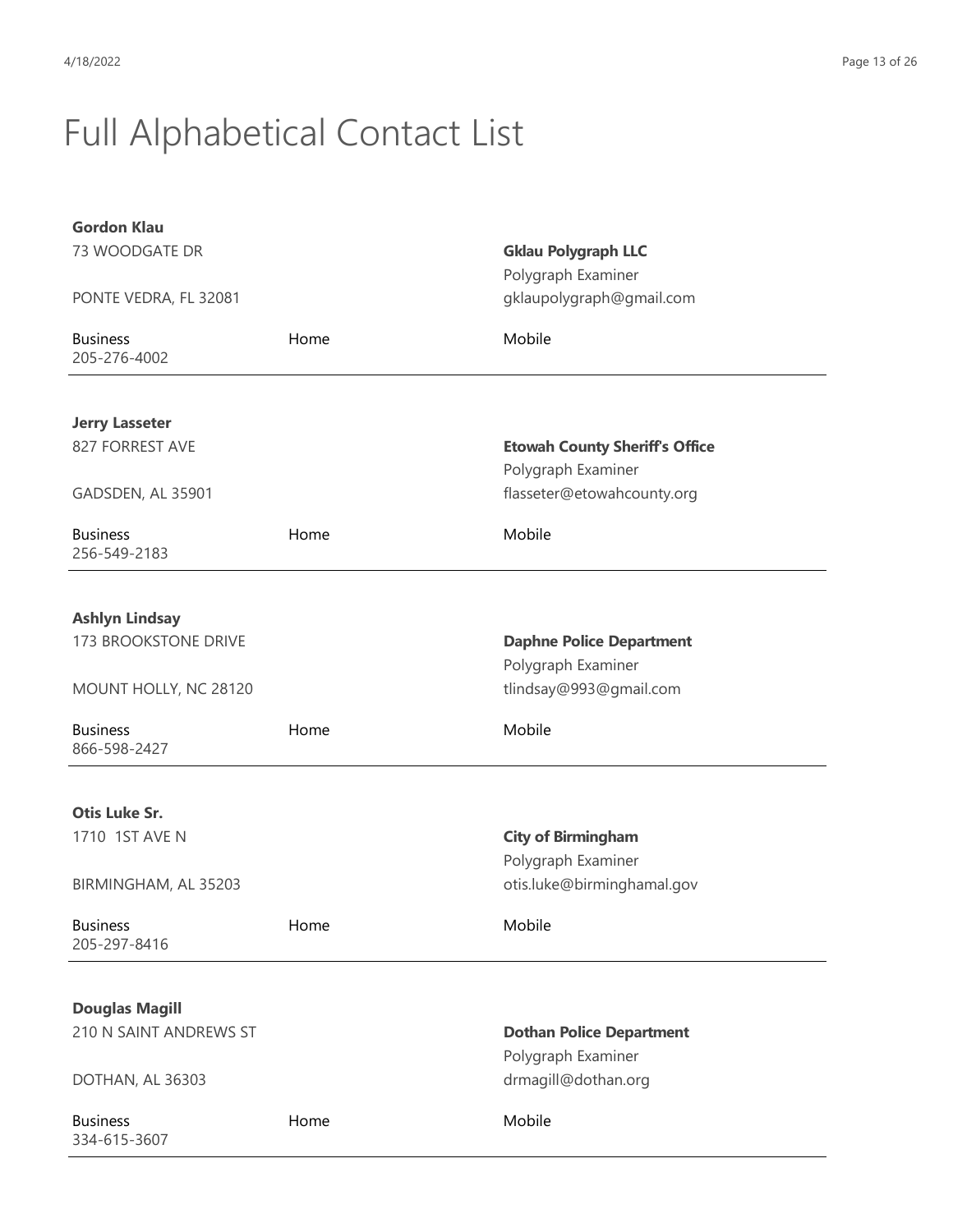| <b>Wendell Major</b>                     |      |                                                             |
|------------------------------------------|------|-------------------------------------------------------------|
| P O BOX 303                              |      | The Major Law Group LLC<br>Polygraph Examiner               |
| FAIRFIELD, AL 35024                      |      | wwm5007@gmail.com                                           |
| <b>Business</b><br>205-965-1508          | Home | Mobile                                                      |
|                                          |      |                                                             |
| <b>Brett Manuel</b><br>341 CRAFTSMAN AVE |      |                                                             |
|                                          |      | <b>Alabama Law Enforcement Agency</b><br>Polygraph Examiner |
| FAIRHOPE, AL 36580                       |      | brett.manuel@alea.gov                                       |
| <b>Business</b><br>334-322-1345          | Home | Mobile                                                      |
|                                          |      |                                                             |
| <b>David Marable</b>                     |      |                                                             |
| 2200 REV ABRAHAM WOODS BLVD              |      | <b>Jefferson County Sheriff's Office</b>                    |
|                                          |      | Polygraph Examiner                                          |
| BIRMINGHAM, AL 35203                     |      | marabled@jccal.org                                          |
| <b>Business</b><br>205-325-5670          | Home | Mobile                                                      |
|                                          |      |                                                             |
| <b>Jeremy March</b>                      |      |                                                             |
| 2460 GOVERNMENT BLVD                     |      | <b>Mobile Police Department</b>                             |
| <b>MOBILE, AL 36606</b>                  |      | Polygraph Examiner<br>jeremy.march@cityofmobile.org         |
|                                          |      |                                                             |
| <b>Business</b><br>251-208-1016          | Home | Mobile                                                      |
|                                          |      |                                                             |
| <b>James Mason</b>                       |      |                                                             |
| 3801 TREVOR PHILLIPS AVE                 |      | <b>Tuscaloosa Police Department</b>                         |
|                                          |      | Polygraph Examiner                                          |
| TUSCALOOSA, AL 35401                     |      | jmason@tuscaloosa.com                                       |
| <b>Business</b><br>205-349-2121          | Home | Mobile                                                      |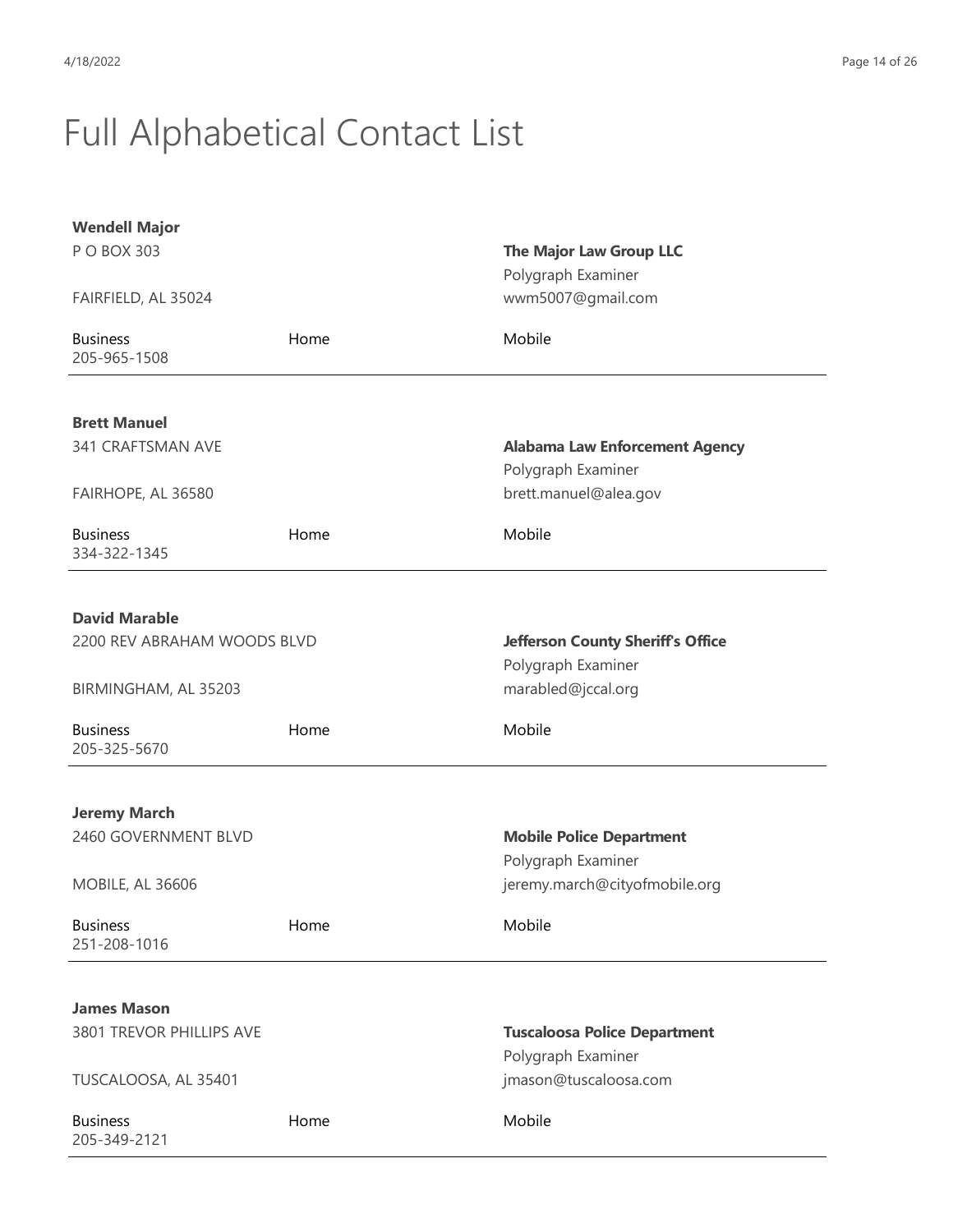| <b>Denise McCain</b>            |      |                                     |
|---------------------------------|------|-------------------------------------|
| 122 LEE ROAD                    |      | <b>Lanett Police Department</b>     |
|                                 |      | Polygraph Examiner                  |
| <b>VALLEY, AL 36863</b>         |      | olmplanner2020@gmail.com            |
| <b>Business</b><br>334-644-5295 | Home | Mobile                              |
| <b>Curtis McCants</b>           |      |                                     |
| 174 W 13TH ST                   |      | <b>City of Anniston</b>             |
|                                 |      | Polygraph Examiner                  |
| ANNISTON, AL 36202              |      | cmccants@annistonal.gov             |
|                                 |      |                                     |
| <b>Business</b><br>256-238-1800 | Home | Mobile                              |
|                                 |      |                                     |
| <b>Herbert McCants</b>          |      |                                     |
| 8185 WINCHESTER WOODS CT        |      | <b>Private Examiner</b>             |
|                                 |      | Polygraph Examiner                  |
| MOBILE, AL 36695                |      | herbert.mccants@yahoo.com           |
| <b>Business</b><br>251-633-5219 | Home | Mobile                              |
|                                 |      |                                     |
| <b>Lucious McDade III</b>       |      |                                     |
| <b>155 ELM DR</b>               |      | <b>Montgomery Fire and Rescue</b>   |
|                                 |      | Polygraph Examiner                  |
| MONTGOMERY, AL 36104            |      | Imcdade@montgomeryal.gov            |
| <b>Business</b><br>334-625-2984 | Home | Mobile                              |
|                                 |      |                                     |
| <b>Lauren McDaniel</b>          |      |                                     |
| 820 Memorial Parkway N W        |      | <b>Huntsville Police Department</b> |
|                                 |      | Polygraph Examiner                  |
| Huntsville, AL 35801            |      | lauren.mcdaniel@hutnsvilleal.gov    |
| <b>Business</b><br>256-427-7048 | Home | Mobile                              |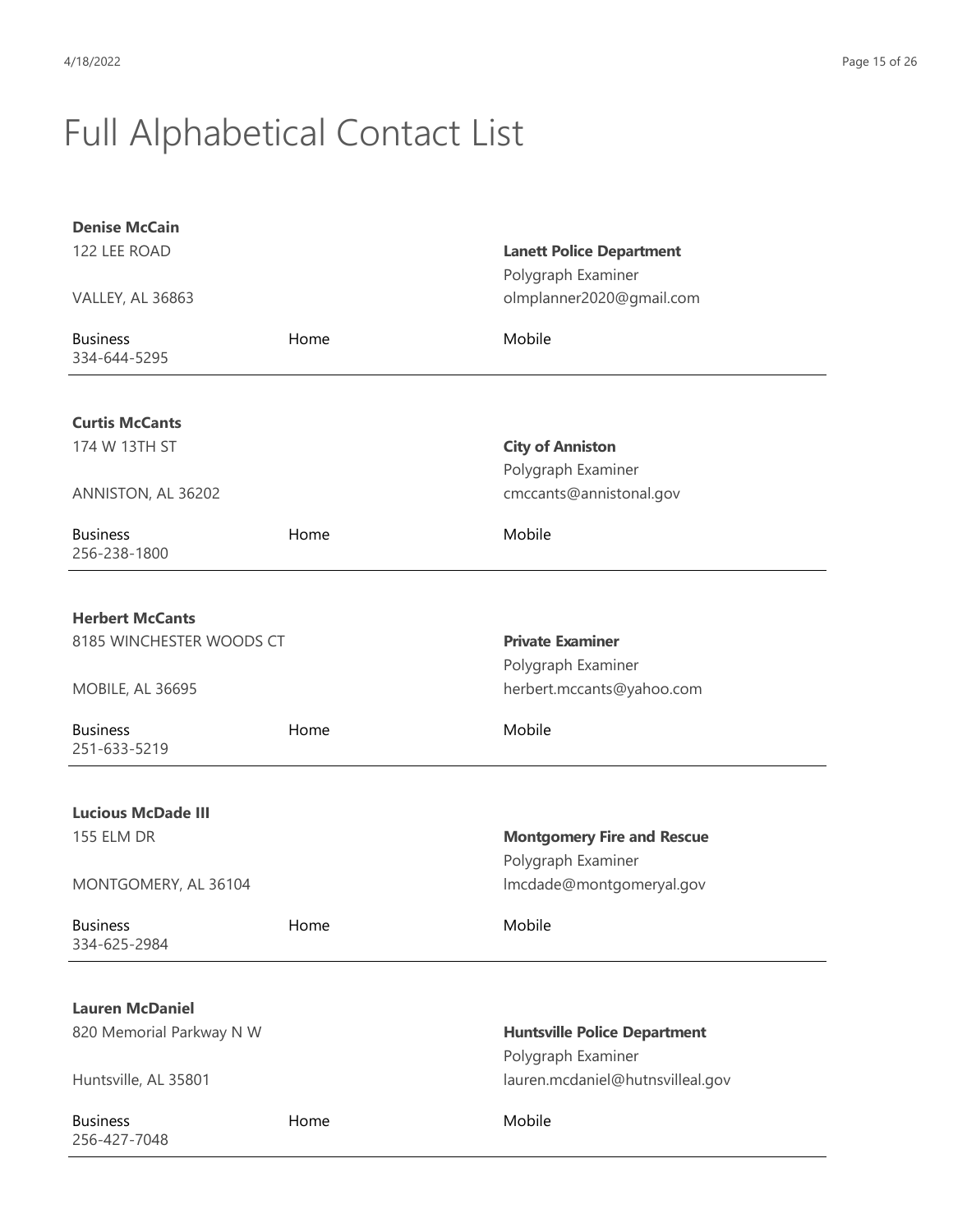| <b>David McGowan</b>            |      |                                         |
|---------------------------------|------|-----------------------------------------|
| 1801 PIONEER DR                 |      | <b>Alabama Law Enforcement Agency</b>   |
|                                 |      | Polygraph Examiner                      |
| ANDALUSIA, AL 36420             |      | david.mcgowan@alea.gov                  |
| <b>Business</b><br>334-222-3200 | Home | Mobile                                  |
|                                 |      |                                         |
| <b>Daniel McLaughlin</b>        |      |                                         |
| 211 SUMMIT PARKWAY ST 108       |      | <b>Alabama Law Enforcement Agency</b>   |
|                                 |      | Polygraph Examiner                      |
| HOMEWOOD, AL 35209              |      | reed.mclaughlin@alea.gov                |
| <b>Business</b><br>205-942-9620 | Home | Mobile                                  |
|                                 |      |                                         |
| <b>Mark Mehringer</b>           |      |                                         |
| 1320 19th St. S                 |      | <b>Birmingham Police Department</b>     |
|                                 |      | Polygraph Examiner                      |
| Birmingham, AL 35205            |      | mark.mehringer@birminghamal.gov         |
| <b>Business</b><br>205-254-2793 | Home | Mobile                                  |
| <b>Michael Merritt</b>          |      |                                         |
| 1502 U S HWY 98                 |      | <b>City of Daphne</b>                   |
|                                 |      | Polygraph Examiner                      |
| DAPHNE, AL 36526                |      | mmeritt@daphnepolice.org                |
| <b>Business</b><br>251-620-0911 | Home | Mobile                                  |
|                                 |      |                                         |
| <b>William Merritt</b>          |      |                                         |
| 118 WALDEN POND ROAD            |      | <b>CovingtonCounty Sheriff's Office</b> |
|                                 |      | Polygraph Examiner                      |
| HEADLAND, AL 36345              |      | tommymerritt86@gmail.com                |
| <b>Business</b><br>334-428-2941 | Home | Mobile                                  |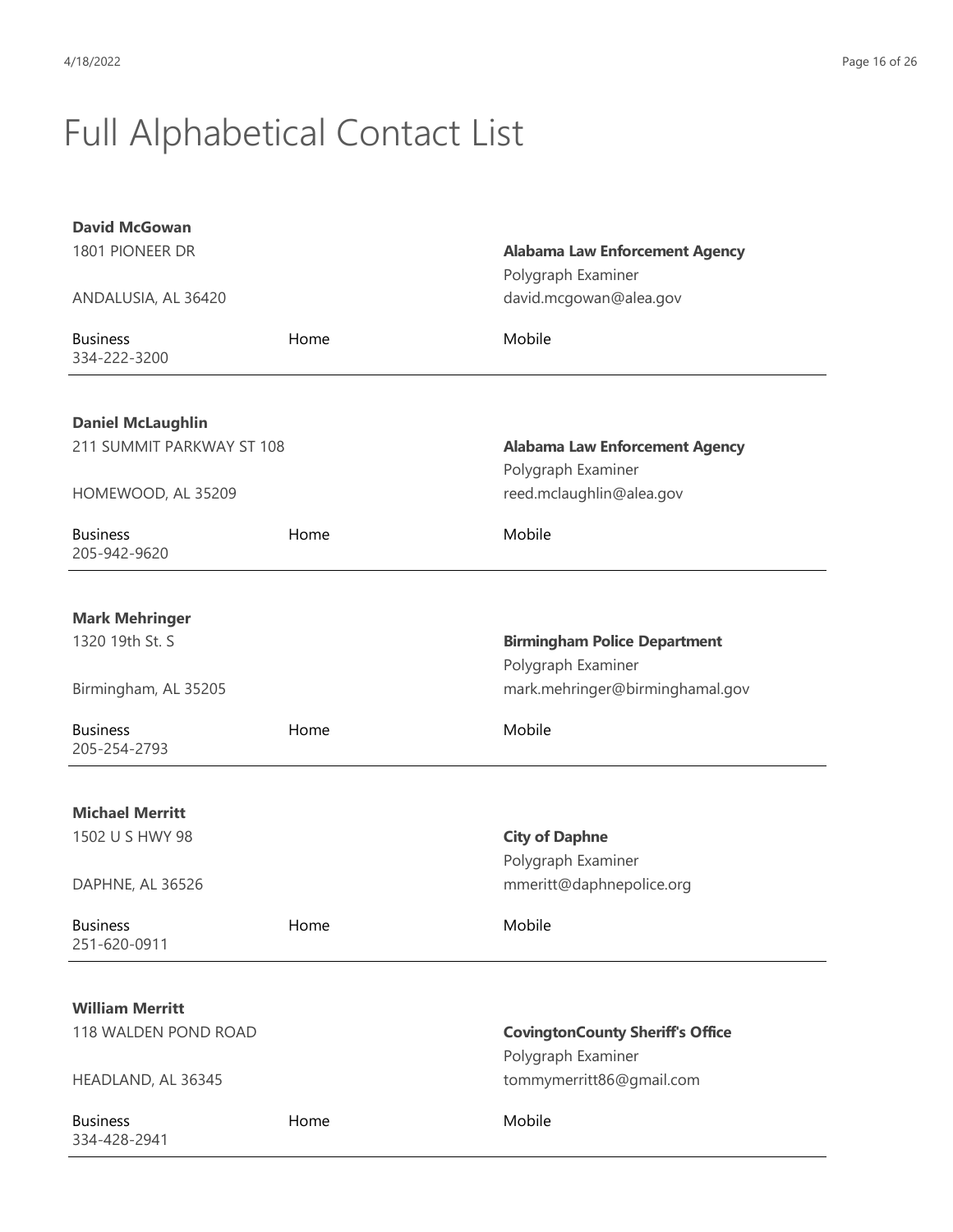| <b>Cortice Miles</b>            |      |                                           |
|---------------------------------|------|-------------------------------------------|
| # 23 15TH ST N                  |      | <b>City of Bessemer Police Department</b> |
|                                 |      | Polygraph Examiner                        |
| BESSEMER, AL 35020              |      | cmiles@bessemeral.org                     |
| <b>Business</b><br>205-425-2411 | Home | Mobile                                    |
|                                 |      |                                           |
| <b>Jimmy Milton</b>             |      |                                           |
|                                 |      | <b>Baldwin County Sherriffs Office</b>    |
|                                 |      | Polygraph Examiner                        |
| 36507                           |      | jmilton@baldwincountyal.gov               |
| <b>Business</b><br>251-937-0200 | Home | Mobile                                    |
|                                 |      |                                           |
| <b>Kelvin Minton</b>            |      |                                           |
| 815 WHEELER AVE                 |      | <b>Huntsville Police Department</b>       |
|                                 |      | Polygraph Examiner                        |
| HUNTSVILLE, AL 35801            |      | kelvin.minton@comcast.net                 |
| <b>Business</b><br>256-213-4554 | Home | Mobile                                    |
|                                 |      |                                           |
| <b>Jennifer Mize</b>            |      |                                           |
| 2477 VALLEYDALE ROAD STE 83     |      | <b>Commercial Polygraph Inc</b>           |
|                                 |      | Polygraph Examiner                        |
| BIRMINGHAM, AL 35244            |      | commercialpolygraphinc@gmail.com          |
| <b>Business</b><br>205-560-0236 | Home | Mobile                                    |
|                                 |      |                                           |
| <b>Thomas Morgan</b>            |      |                                           |
| 201 REDWOOD DR                  |      | <b>Alliance Polygraph Services LLC</b>    |
|                                 |      | Polygraph Examiner                        |
| KELLER, TX 76248                |      | tmorgan56@yahoo.com                       |
| <b>Business</b><br>817-875-5229 | Home | Mobile                                    |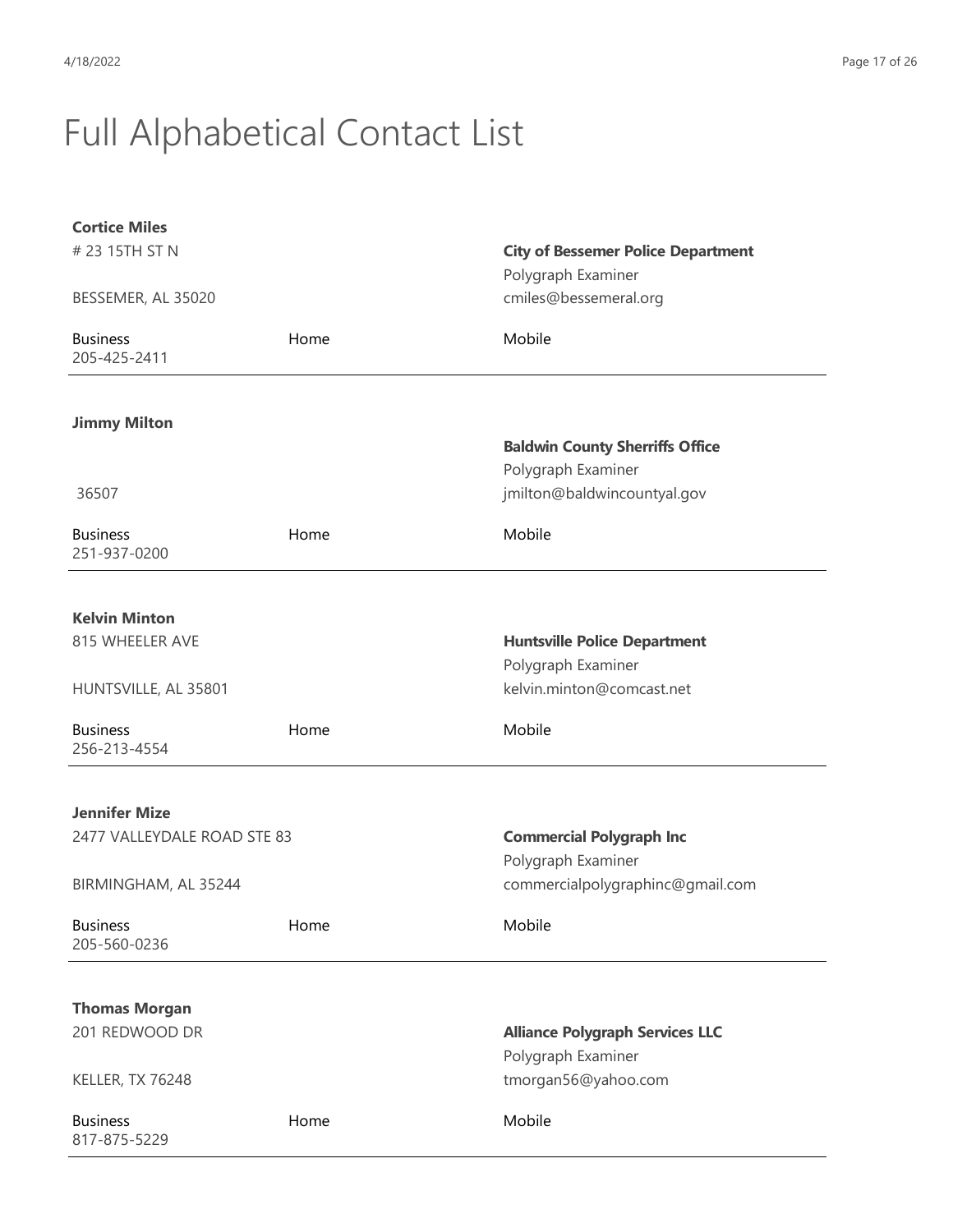| <b>Michael Moser</b>            |      |                                               |
|---------------------------------|------|-----------------------------------------------|
| 26400 KUYKENDAHL RD             |      | <b>Polygraph and Security Technologies</b>    |
| STE C180, #253                  |      | Polygraph Examiner                            |
| The Woodlands, TX 77375         |      | mmosser855@yahoo.com                          |
| <b>Business</b><br>214-316-2986 | Home | Mobile                                        |
|                                 |      |                                               |
| <b>Jeremiah Mote</b>            |      |                                               |
| 310 WEST VALLEY AVE             |      | <b>Homewood Police Department</b>             |
|                                 |      | Polygraph Examiner                            |
| HOMEWOOD, AL 35209              |      | jmote423@gmail.com                            |
| <b>Business</b><br>205-332-6292 | Home | Mobile                                        |
|                                 |      |                                               |
| <b>Timothy Mullis</b>           |      |                                               |
| 210 N SAINT ANDREWS ST          |      | <b>Dothan Police Department</b>               |
|                                 |      | Polygraph Examiner                            |
| DOTHAN, AL 36303                |      | tomullis@dothan.org                           |
| <b>Business</b><br>334-615-3651 | Home | Mobile                                        |
|                                 |      |                                               |
| <b>James Nelson</b>             |      |                                               |
| 200 E SECTION AVE               |      | <b>Foley Police Department</b>                |
| <b>FOLEY, AL 36535</b>          |      | Polygraph Examiner<br>tnelson@foleypolice.org |
|                                 |      |                                               |
| <b>Business</b><br>251-923-9513 | Home | Mobile                                        |
|                                 |      |                                               |
| <b>Richard Nelson</b>           |      |                                               |
| 1006 OAKWOOD AVE                |      | <b>Huntsville Police Department</b>           |
|                                 |      | Polygraph Examiner                            |
| HUNTSVILLE, AL 35801            |      | rick.nelson@protonmail.com                    |
| <b>Business</b><br>256-427-7050 | Home | Mobile                                        |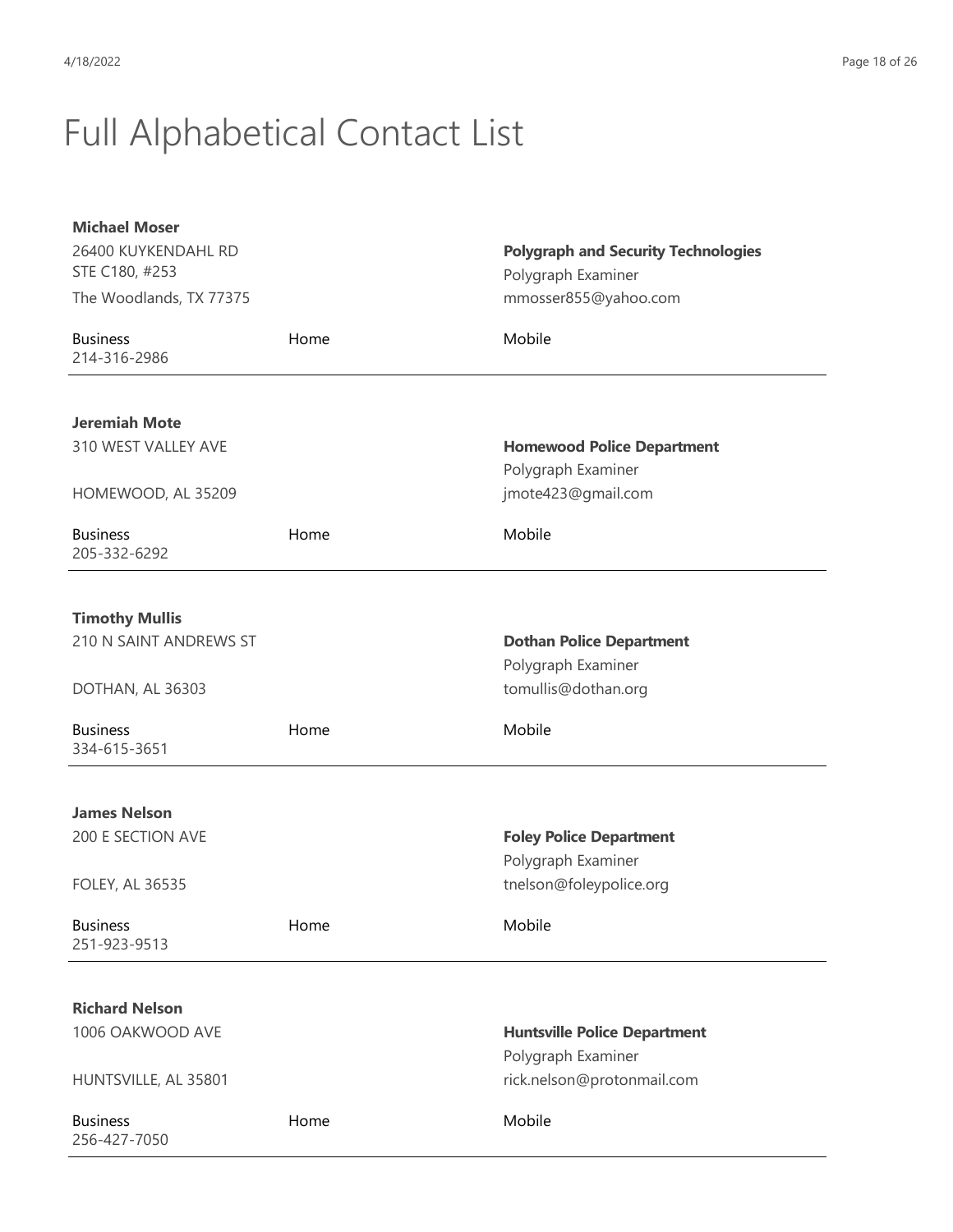| <b>Matthew Nicosia</b><br>21297 MICHELLE DR |      | <b>Private Examiner</b><br>Polygraph Examiner         |
|---------------------------------------------|------|-------------------------------------------------------|
| LAKEVIEW, AL 35111                          |      |                                                       |
| <b>Business</b><br>205-746-9119             | Home | Mobile                                                |
| <b>James Nolfe Jr</b>                       |      |                                                       |
| 310 HAND AVE                                |      | <b>Baldwin County Sherriffs Office</b>                |
| BAY MINETTE, AL 36507                       |      | Polygraph Examiner<br>tnolfe@baldwincounty.al.gov     |
|                                             |      |                                                       |
| <b>Business</b><br>251-937-0202             | Home | Mobile                                                |
|                                             |      |                                                       |
| <b>Robert Overstreet</b>                    |      |                                                       |
| 310 HAND AVE                                |      | <b>Baldwin County Sherriffs Office</b>                |
| BAY MINETTE, AL 36507                       |      | Polygraph Examiner<br>roverstreet@baldwincountyal.gov |
|                                             |      |                                                       |
| <b>Business</b><br>251-937-0202             | Home | Mobile                                                |
|                                             |      |                                                       |
| <b>Roberta Payne</b>                        |      |                                                       |
| 35 ROYAL COACH CIR                          |      | <b>Private Examiner</b><br>Polygraph Examiner         |
| BIRMINGHAM, AL 35022                        |      | roberta.payne33@icloud.com                            |
| <b>Business</b><br>205-915-4544             | Home | Mobile                                                |
|                                             |      |                                                       |
| <b>Richard Payson</b>                       |      |                                                       |
| P O BOX 109                                 |      | <b>Payson Polygraph Services LLC</b>                  |
|                                             |      | Polygraph Examiner                                    |
| MILLBROOK, AL 36054                         |      | paysonpolygraph@gmail.com                             |
| <b>Business</b><br>334-354-0326             | Home | Mobile                                                |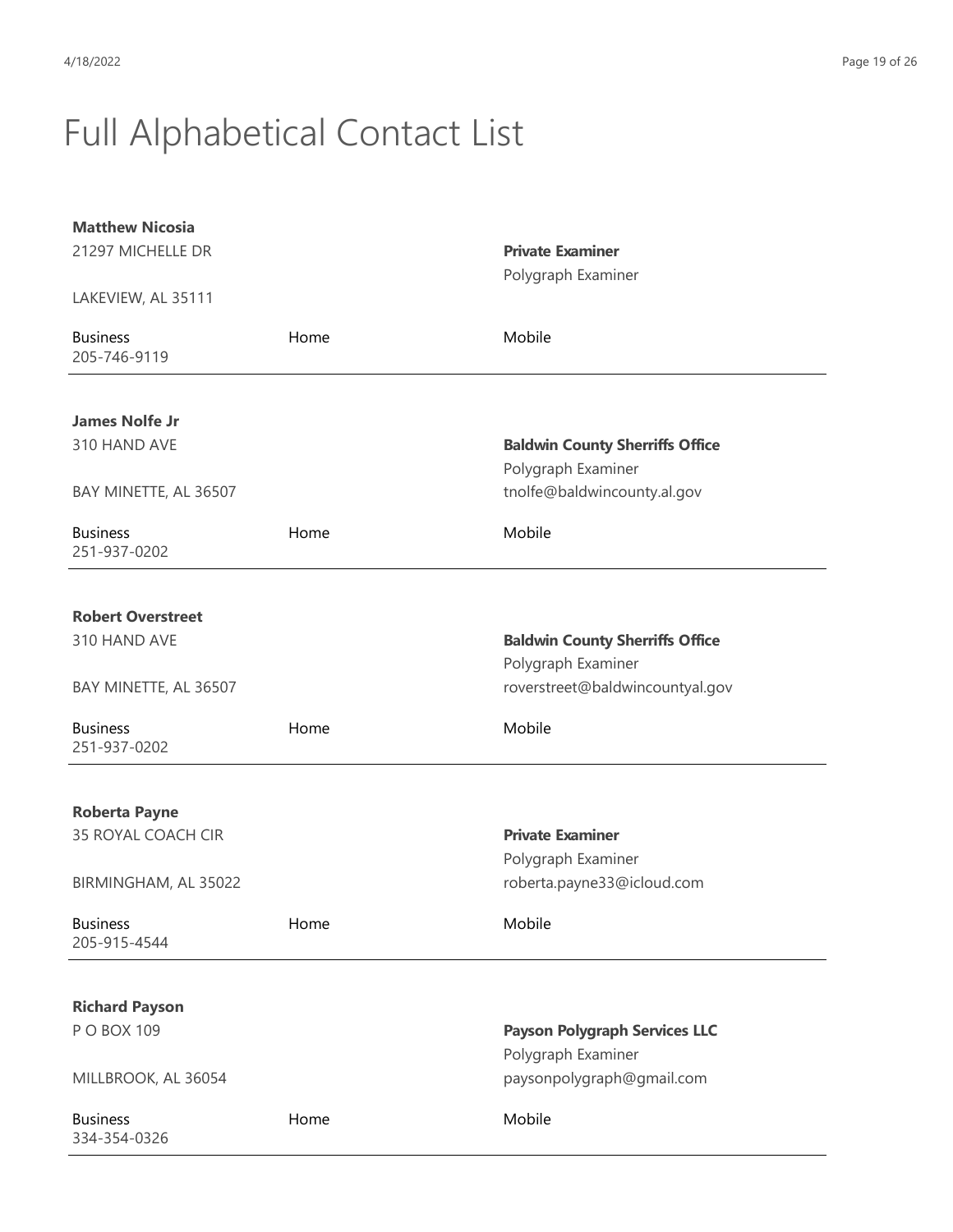| <b>Kathy Pierce</b><br>128 TANGLEFOOT DRIVE |      | <b>Huntsville Police Department</b><br>Polygraph Examiner      |
|---------------------------------------------|------|----------------------------------------------------------------|
| HUNTSVILLE, AL 35811                        |      | kmp5110@att.net                                                |
| <b>Business</b><br>256-427-7012             | Home | Mobile                                                         |
| <b>Timothy Pinion</b><br>402 LEE STREET N E |      | <b>City of Decatur Police Department</b><br>Polygraph Examiner |
| DECATUR, AL 35601                           |      | tpinion@decatur-al.gov                                         |
| <b>Business</b><br>256-341-4645             | Home | Mobile                                                         |
| <b>Clay Poche</b><br>P O BOX 426            |      | <b>Poche Polygraph LLC</b><br>Polygraph Examiner               |
| DAPHNE, AL 36526                            |      | pochepolygraph@aol.com                                         |
| <b>Business</b><br>251-680-4502             | Home | Mobile                                                         |
| <b>Jason Powell</b>                         |      |                                                                |
| 301 S RIPLEY ST                             |      | <b>Alabama Law Enforcement Agency</b><br>Polygraph Examiner    |
| MONTGOMERY, AL 36104                        |      | jason.powell@alea.gov                                          |
| <b>Business</b><br>334-517-2848             | Home | Mobile                                                         |
| <b>Joylyn Rachel</b>                        |      |                                                                |
| 1710 1st Ave N                              |      | <b>Birmingham Police Department</b><br>Polygraph Examiner      |
| Birmingham, AL 35111                        |      | joylyn.rachel@birminghamal.gov                                 |
| <b>Business</b><br>205-254-1744             | Home | Mobile                                                         |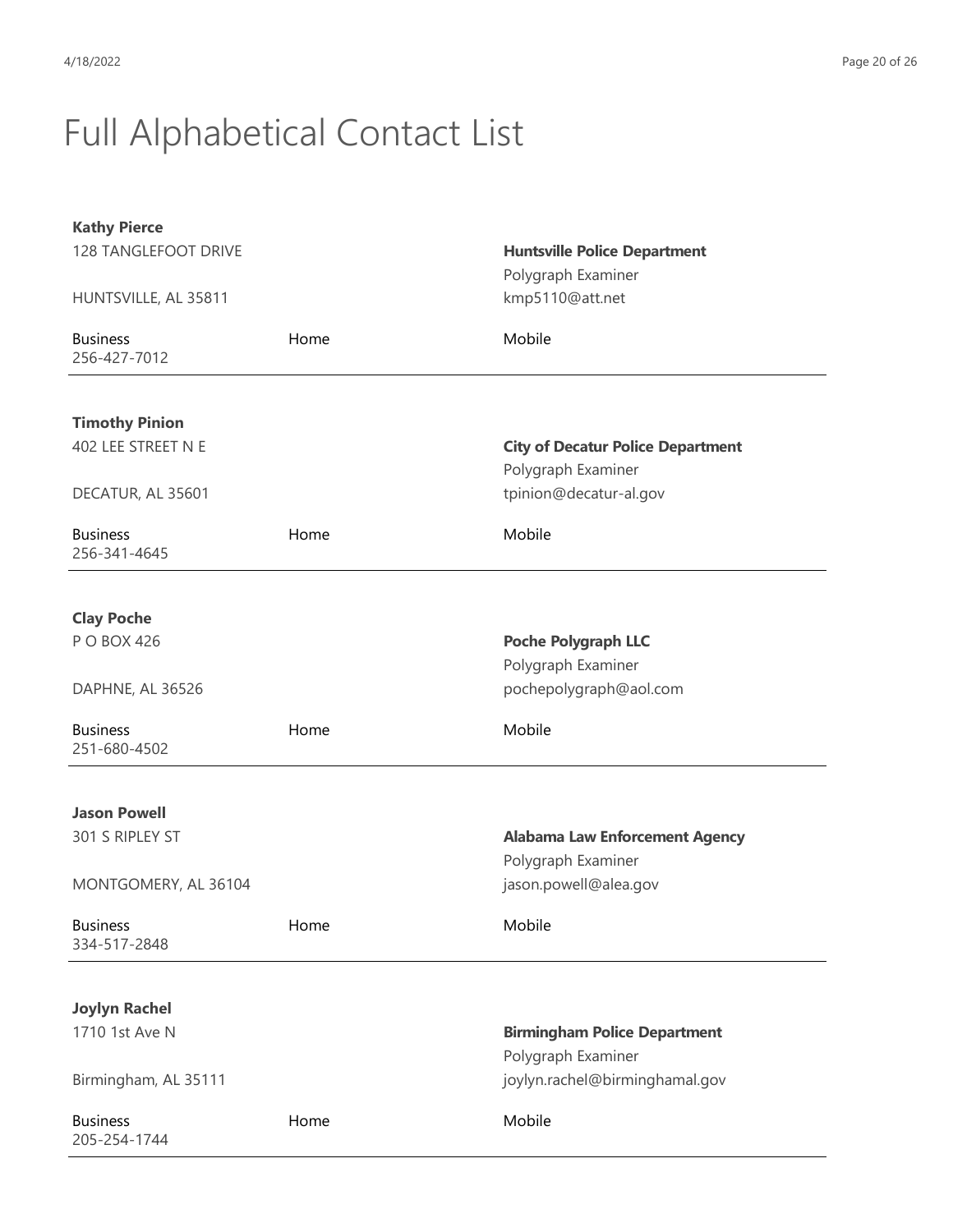| <b>Maria Renshaw-Hubbard</b>    |      |                                       |
|---------------------------------|------|---------------------------------------|
| 812 West Dallas Street          |      | <b>Texas Polygraph Services</b>       |
| Suite 150                       |      | Polygraph Examiner                    |
| Conroe, TX 77301                |      | thepolygraphlady@rocketmail.com       |
| <b>Business</b><br>936-539-0607 | Home | Mobile                                |
| <b>Brittney Roberts</b>         |      |                                       |
| 14396 HWY 43                    |      | <b>Alabama Law Enforcement Agency</b> |
|                                 |      | Polygraph Examiner                    |
| RUSSELLVILLE, AL 35405          |      | brittney.roberts@alea.gov             |
| <b>Business</b><br>205-361-4004 | Home | Mobile                                |
| <b>Roberto Rodriguez</b>        |      |                                       |
| 380 MCDOW RD                    |      | <b>Shelby County Sheriff's Office</b> |
|                                 |      | Polygraph Examiner                    |
| COLUMBIANA, AL 35051            |      | rrodriguez@shelbyso.com               |
| <b>Business</b><br>205-670-6015 | Home | Mobile                                |
| <b>Phyllis Rogers</b>           |      |                                       |
| P O BOX 273                     |      | <b>Rogers &amp; Associates</b>        |
|                                 |      | Polygraph Examiner                    |
| CORINTH, MS 38835               |      | dontlie2us@gmail.com                  |
| <b>Business</b><br>901-452-6363 | Home | Mobile                                |
| <b>Ricky Rogers</b>             |      |                                       |
| P O BOX 273                     |      | <b>Rogers &amp; Associates</b>        |
|                                 |      | Polygraph Examiner                    |
| CORINTH, MS 38835               |      | rickyrogers@gmail.com                 |
| <b>Business</b><br>901-452-6363 | Home | Mobile                                |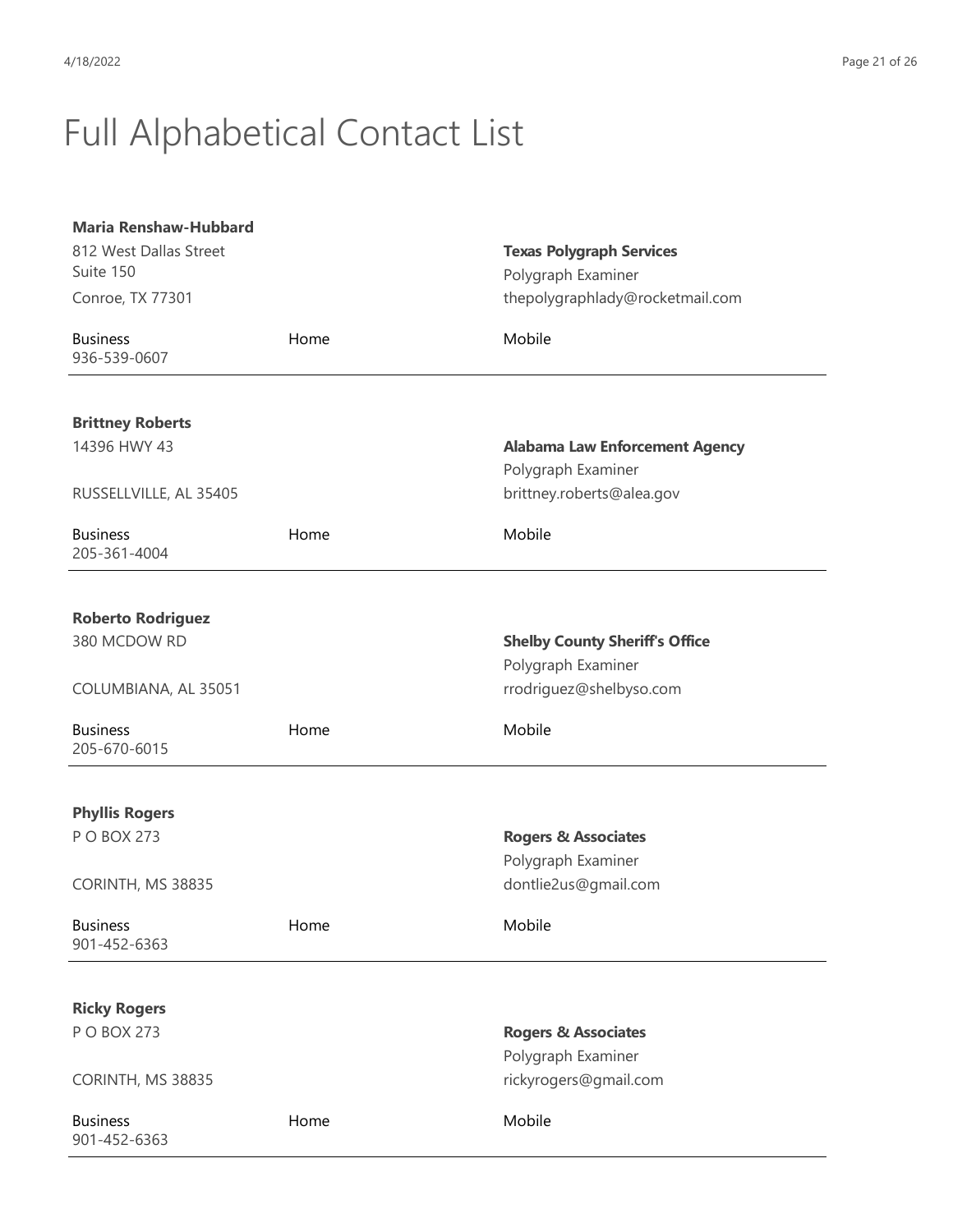| <b>Jeffrey Rotenberry</b>                                  |      |                                                             |
|------------------------------------------------------------|------|-------------------------------------------------------------|
| 211 SUMMIT PARKWAY STE 108                                 |      | <b>Alabama Law Enforcement Agency</b><br>Polygraph Examiner |
| HOMEWOOD, AL 35209                                         |      | jeffrey.rotenberryalea.gov                                  |
| <b>Business</b><br>205-334-1053                            | Home | Mobile                                                      |
| <b>S Neil Rucker</b>                                       |      |                                                             |
| 9194 PARLIAMENT COURT                                      |      | <b>API Polygraph</b>                                        |
|                                                            |      | Polygraph Examiner                                          |
| DAPHNE, AL 36526                                           |      | neilrucker@bellsouth.net                                    |
| <b>Business</b><br>251-621-0958                            | Home | Mobile                                                      |
|                                                            |      |                                                             |
| <b>James Schassler</b>                                     |      |                                                             |
| 5860 MAIN ST APT 508                                       |      | <b>Montgomery Police Department</b>                         |
|                                                            |      | Polygraph Examiner                                          |
| MILLBROOK, AL 36054                                        |      | jschassler@montgomeryal.gov                                 |
| <b>Business</b><br>334-625-2256                            | Home | Mobile                                                      |
|                                                            |      |                                                             |
| <b>William Schuelly</b><br><b>6017 MOUNTAIN VIEW TRACE</b> |      | <b>Jefferson County Sheriff's Office</b>                    |
|                                                            |      | Polygraph Examiner                                          |
| TRUSSVILLE, AL 35203                                       |      | schuelly2@jccal.org                                         |
| <b>Business</b><br>205-837-7474                            | Home | Mobile                                                      |
|                                                            |      |                                                             |
| <b>Dennis Shepard</b>                                      |      |                                                             |
| 240 KENTWOOD DR                                            |      | <b>Dennis Shepard Consulting</b><br>Polygraph Examiner      |
| ALABASTER, AL 35007                                        |      | dshepard1@bellsouth.net                                     |
| <b>Business</b><br>205-540-3828                            | Home | Mobile                                                      |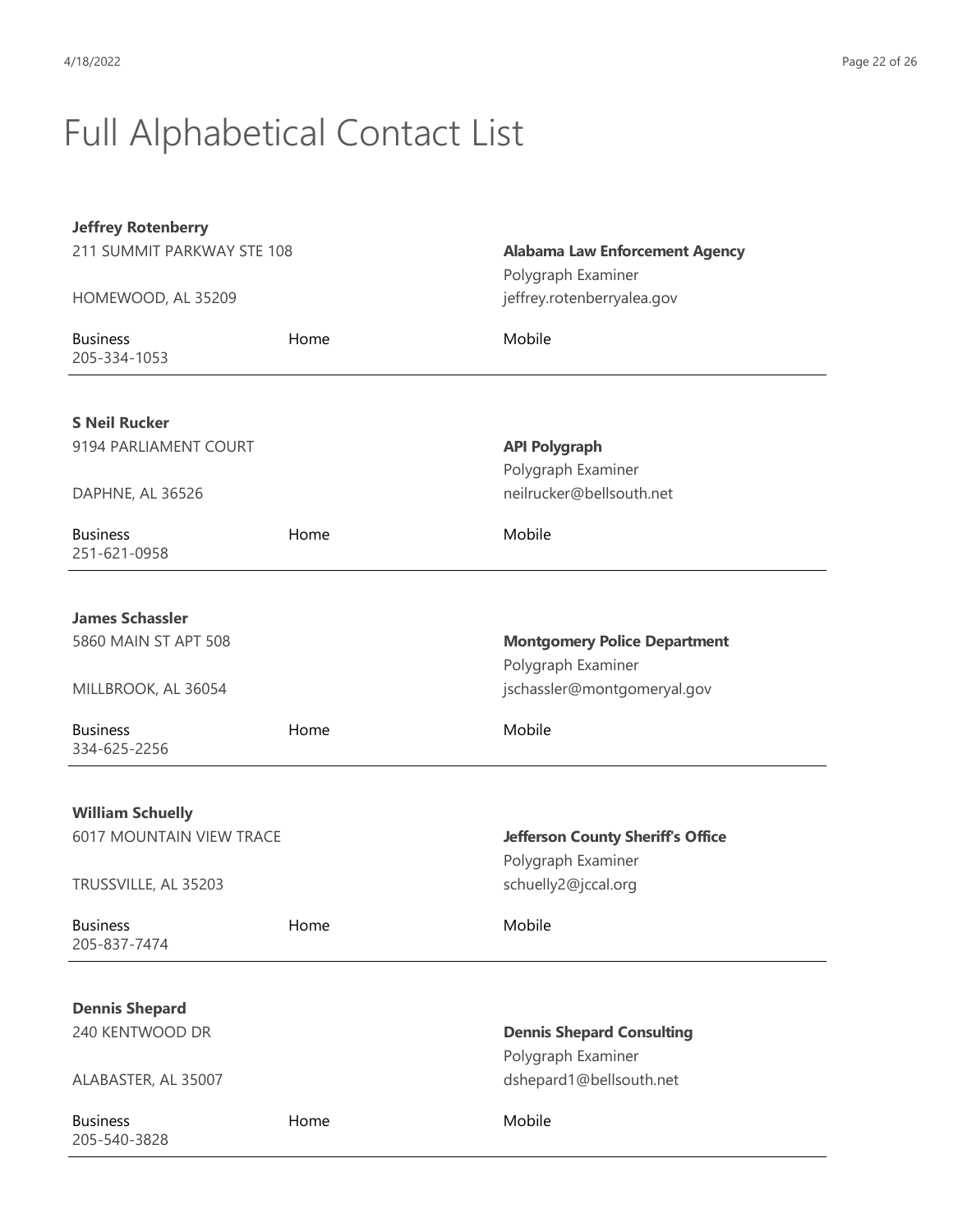| <b>Taneka Smith</b>             |      |                                       |
|---------------------------------|------|---------------------------------------|
| 2236 47th St Ensley             |      | <b>Birmingham Police Department</b>   |
|                                 |      | Polygraph Examiner                    |
| Birmingham, AL 35111            |      | taneka.smith@birminghamal.gov         |
| <b>Business</b><br>205-297-8360 | Home | Mobile                                |
|                                 |      |                                       |
| <b>Daniel E Sosnowski</b>       |      |                                       |
|                                 |      | <b>SOS Polygraph Services</b>         |
|                                 |      | Polygraph Examiner                    |
| 30188                           |      | dan@polygraph-pro.com                 |
| <b>Business</b>                 | Home | Mobile                                |
| 770-843-1019                    |      |                                       |
|                                 |      |                                       |
|                                 |      |                                       |
| <b>Christopher Sparks</b>       |      |                                       |
| 174 WEST 13TH ST                |      | <b>City of Anniston</b>               |
|                                 |      | Polygraph Examiner                    |
| ANNISTON, AL 36201              |      | csparks@annistonal.gov                |
| <b>Business</b>                 | Home | Mobile                                |
| 256-591-0349                    |      |                                       |
|                                 |      |                                       |
| <b>James Spears</b>             |      |                                       |
| 20210 HWY 59 STE # 5            |      | <b>Alabama Law Enforcement Agency</b> |
|                                 |      | Polygraph Examiner                    |
| SUMMERDALE, AL 36580            |      | tim.spears@alea.gov                   |
|                                 |      |                                       |
| <b>Business</b><br>251-947-2354 | Home | Mobile                                |
|                                 |      |                                       |
|                                 |      |                                       |
| <b>Alfred Spiers</b>            |      |                                       |
| 105 OVERLOOK CT                 |      | <b>DBA AES Consultants</b>            |
|                                 |      | Polygraph Examiner                    |
| DADEVILLE, AL 36853             |      | alapoly913@gmail.com                  |
| <b>Business</b>                 | Home | Mobile                                |
| 256-404-0908                    |      |                                       |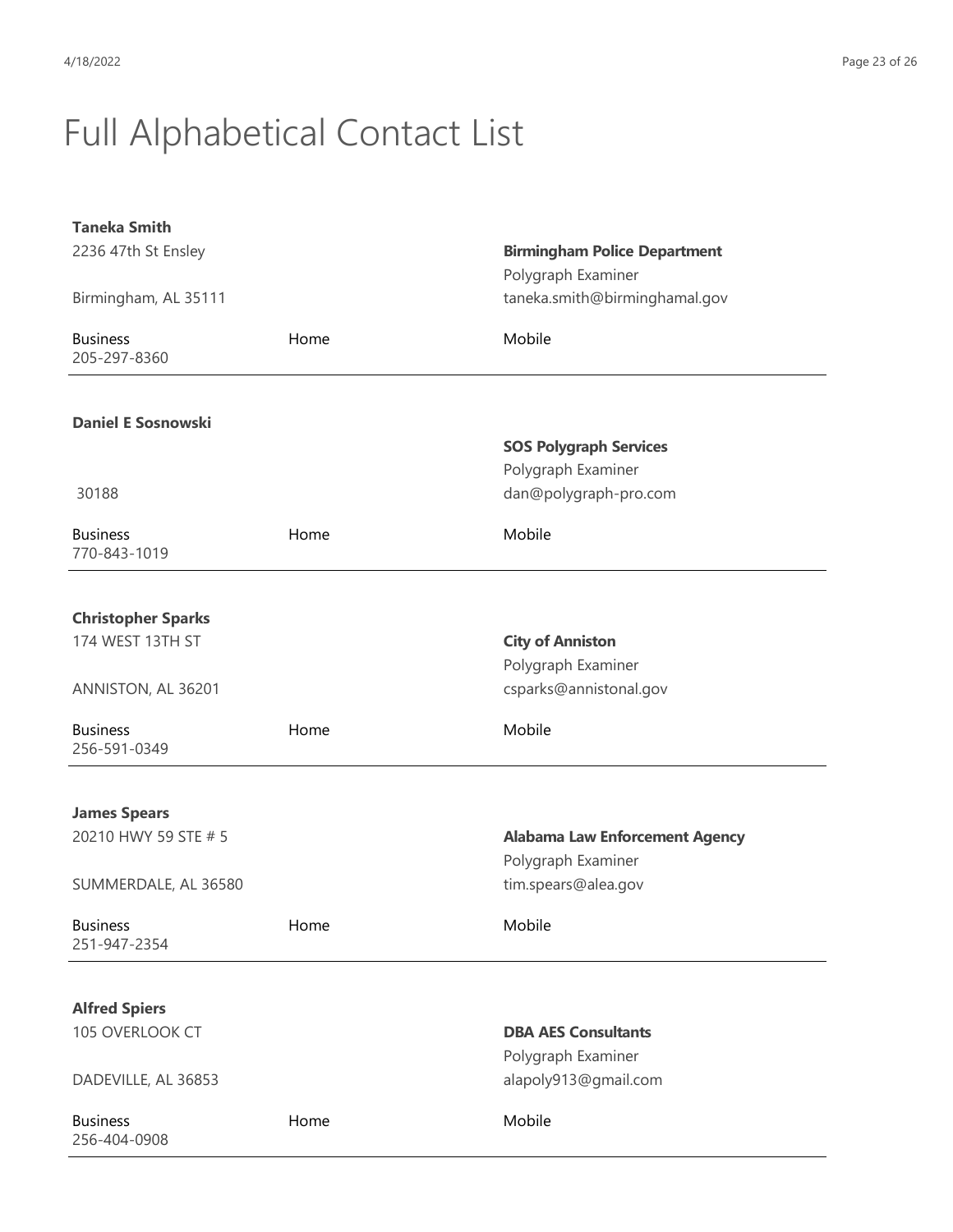| 210 N ST ANDREWS ST<br><b>Dothan Police Department</b><br>Polygraph Examiner<br>sdspivey@dothan.org<br>DOTHAN, AL 36303<br>Mobile<br><b>Business</b><br>Home<br>334-615-4665<br><b>Joseph Stone</b><br>400 W 8TH ST<br><b>Calhoun County Sheriff's Office</b><br>Polygraph Examiner<br>jstone@calcoso.org<br>ANNISTON, AL 36201<br>Mobile<br><b>Business</b><br>Home<br>256-236-6600<br><b>Ronald Stough</b><br>301 S RIPLEY ST<br><b>Alabama Law Enforcement Agency</b><br>Polygraph Examiner<br>ronald.stough@alea.gov<br>MONTGOMERY, AL 36104<br>Mobile<br><b>Business</b><br>Home<br>334-242-1142<br><b>Edgar Thomas Jr</b><br>5152 JAMESWOOD DR<br>Polygraph Examiner |
|----------------------------------------------------------------------------------------------------------------------------------------------------------------------------------------------------------------------------------------------------------------------------------------------------------------------------------------------------------------------------------------------------------------------------------------------------------------------------------------------------------------------------------------------------------------------------------------------------------------------------------------------------------------------------|
|                                                                                                                                                                                                                                                                                                                                                                                                                                                                                                                                                                                                                                                                            |
|                                                                                                                                                                                                                                                                                                                                                                                                                                                                                                                                                                                                                                                                            |
|                                                                                                                                                                                                                                                                                                                                                                                                                                                                                                                                                                                                                                                                            |
|                                                                                                                                                                                                                                                                                                                                                                                                                                                                                                                                                                                                                                                                            |
|                                                                                                                                                                                                                                                                                                                                                                                                                                                                                                                                                                                                                                                                            |
|                                                                                                                                                                                                                                                                                                                                                                                                                                                                                                                                                                                                                                                                            |
|                                                                                                                                                                                                                                                                                                                                                                                                                                                                                                                                                                                                                                                                            |
|                                                                                                                                                                                                                                                                                                                                                                                                                                                                                                                                                                                                                                                                            |
|                                                                                                                                                                                                                                                                                                                                                                                                                                                                                                                                                                                                                                                                            |
|                                                                                                                                                                                                                                                                                                                                                                                                                                                                                                                                                                                                                                                                            |
|                                                                                                                                                                                                                                                                                                                                                                                                                                                                                                                                                                                                                                                                            |
|                                                                                                                                                                                                                                                                                                                                                                                                                                                                                                                                                                                                                                                                            |
|                                                                                                                                                                                                                                                                                                                                                                                                                                                                                                                                                                                                                                                                            |
|                                                                                                                                                                                                                                                                                                                                                                                                                                                                                                                                                                                                                                                                            |
|                                                                                                                                                                                                                                                                                                                                                                                                                                                                                                                                                                                                                                                                            |
|                                                                                                                                                                                                                                                                                                                                                                                                                                                                                                                                                                                                                                                                            |
|                                                                                                                                                                                                                                                                                                                                                                                                                                                                                                                                                                                                                                                                            |
|                                                                                                                                                                                                                                                                                                                                                                                                                                                                                                                                                                                                                                                                            |
|                                                                                                                                                                                                                                                                                                                                                                                                                                                                                                                                                                                                                                                                            |
|                                                                                                                                                                                                                                                                                                                                                                                                                                                                                                                                                                                                                                                                            |
|                                                                                                                                                                                                                                                                                                                                                                                                                                                                                                                                                                                                                                                                            |
|                                                                                                                                                                                                                                                                                                                                                                                                                                                                                                                                                                                                                                                                            |
|                                                                                                                                                                                                                                                                                                                                                                                                                                                                                                                                                                                                                                                                            |
|                                                                                                                                                                                                                                                                                                                                                                                                                                                                                                                                                                                                                                                                            |
| cbt40@bellsouth.net<br>BIRMINGHAM, AL 35244                                                                                                                                                                                                                                                                                                                                                                                                                                                                                                                                                                                                                                |
| Mobile<br><b>Business</b><br>Home                                                                                                                                                                                                                                                                                                                                                                                                                                                                                                                                                                                                                                          |
| 205-965-1861                                                                                                                                                                                                                                                                                                                                                                                                                                                                                                                                                                                                                                                               |
|                                                                                                                                                                                                                                                                                                                                                                                                                                                                                                                                                                                                                                                                            |
| <b>Jesse Thornton</b>                                                                                                                                                                                                                                                                                                                                                                                                                                                                                                                                                                                                                                                      |
| 301 S RIPLEY ST<br><b>Alabama Law Enforcement Agency</b>                                                                                                                                                                                                                                                                                                                                                                                                                                                                                                                                                                                                                   |
| Polygraph Examiner                                                                                                                                                                                                                                                                                                                                                                                                                                                                                                                                                                                                                                                         |
| jesse.thornton@alea.gov<br>MONTGOMERY, AL 36104                                                                                                                                                                                                                                                                                                                                                                                                                                                                                                                                                                                                                            |
|                                                                                                                                                                                                                                                                                                                                                                                                                                                                                                                                                                                                                                                                            |
| Mobile<br><b>Business</b><br>Home<br>334-242-1142                                                                                                                                                                                                                                                                                                                                                                                                                                                                                                                                                                                                                          |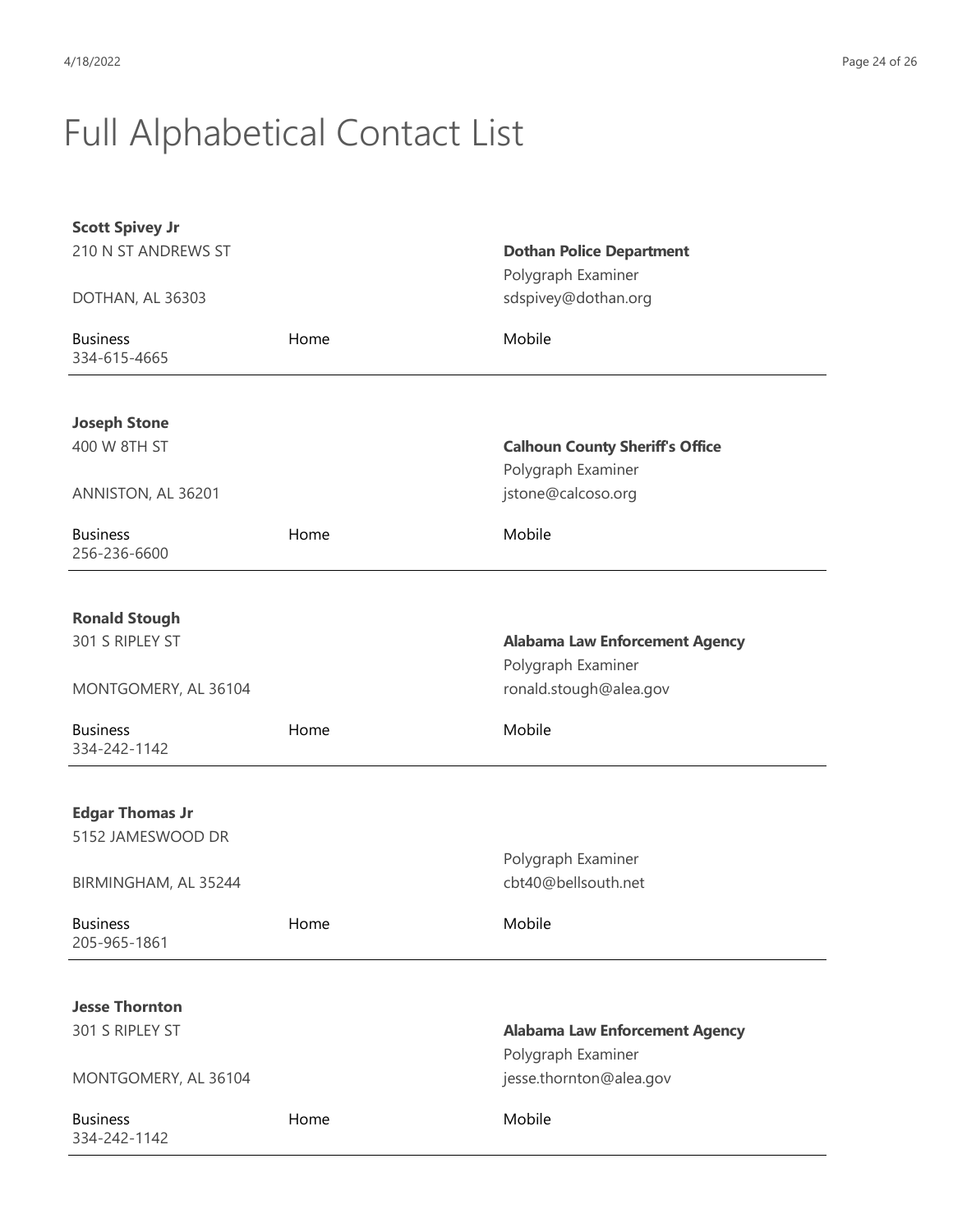| <b>Eric Torrence</b>            |      |                                                      |
|---------------------------------|------|------------------------------------------------------|
| 1710 1ST AVE N                  |      | <b>Birmingham Police Department</b>                  |
| BIRMINGHAM, AL 35203            |      | Polygraph Examiner<br>eric.torrence@birminghamal.gov |
|                                 |      |                                                      |
| <b>Business</b><br>205-254-1764 | Home | Mobile                                               |
|                                 |      |                                                      |
| <b>Spencer Traywick</b>         |      |                                                      |
| 301 S RIPLEY ST                 |      | <b>Alabama Law Enforcement Agency</b>                |
|                                 |      | Polygraph Examiner                                   |
| MONTGOMERY, AL 36104            |      | spencer.traywick@alea.gov                            |
| <b>Business</b><br>334-353-1716 | Home | Mobile                                               |
|                                 |      |                                                      |
| <b>Gregory Turley</b>           |      |                                                      |
| <b>567 EAGLE POINT LANE</b>     |      | <b>St Clair County Sheriff's Office</b>              |
|                                 |      | Polygraph Examiner                                   |
| PELL CITY, AL 35128             |      | forensicsworks@gmail.com                             |
| <b>Business</b><br>205-884-6840 | Home | Mobile                                               |
|                                 |      |                                                      |
| <b>Brian Williams</b>           |      |                                                      |
| 8214 VALLEY VIEW DRIVE          |      | <b>Consultant</b>                                    |
|                                 |      | Polygraph Examiner                                   |
| HUNTSVILLE, AL 35802            |      | bjwhuntsville@gmail.com                              |
| <b>Business</b><br>256-468-6981 | Home | Mobile                                               |
|                                 |      |                                                      |
| <b>Jerrod Williams</b>          |      |                                                      |
| 1320 19th Street S              |      | <b>Birmingham Police Department</b>                  |
|                                 |      | Polygraph Examiner                                   |
| Birmingham, AL 35205            |      | jerrod.williams@birminghamal.gov                     |
| <b>Business</b><br>205-254-2793 | Home | Mobile                                               |